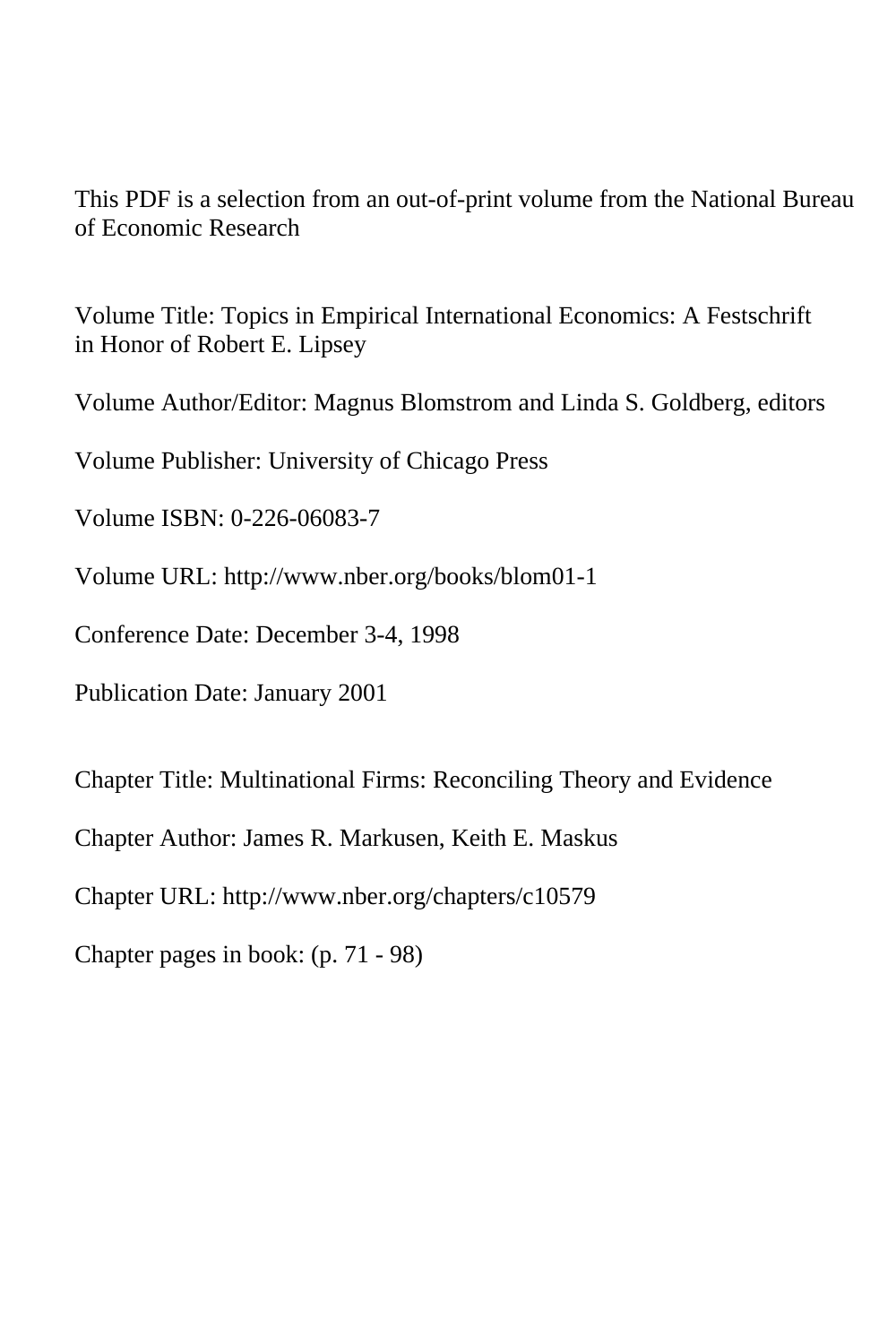# **Multinational Firms** Reconciling Theory and Evidence

James R. Markusen and Keith E. Maskus

# **3.1 Introduction**

An important component of Robert Lipsey's research has involved the study of direct foreign investment and often the relationship between investment and trade. From our point of view, this research is of major importance, and our first task in this paper is to explain why.

The field of international trade developed in the modern era, largely as a study of trade in goods. Mundell (1957) wrote an important article in which he noted that trade in goods and trade in factors were substitutes, perhaps suggesting that there is little point in expanding our theory to include trade in factors: The same equilibrium in terms of commodity prices, factor prices, and welfare can be achieved by trading either goods or factors. Only much later was it noted that Mundell had shown this in the context of an extremely special case, namely a  $2 \times 2$  Heckscher-Ohlin model with zero trade costs in both goods and factors. Positive analyses showed a wide variety of circumstances in which trade in goods and factors are complements (Markusen 1983; Wong 1986; Markusen and Svensson 1985; Ethier and Svensson 1986; Neary 1995). Normative analyses showed that the effects of policy often depend crucially on what is traded (Brecher and Diaz-Alejandro 1977; Bhagwati and Brecher 1980; Dick 1993).

James R. Markusen is professor of economics at the University of Colorado, Boulder, a research associate of the National Bureau of Economic Research, and a research fellow of the Centre for Economic Policy Research, London. Keith E. Maskus is professor of economics at the University of Colorado, Boulder.

Markusen's portion of this research was funded by a grant from the National Science Foundation through the National Bureau of Economic Research. The authors thank David Carr and Rebecca Neumann for data work and estimation, and Ann Harrison for useful and insightful comments.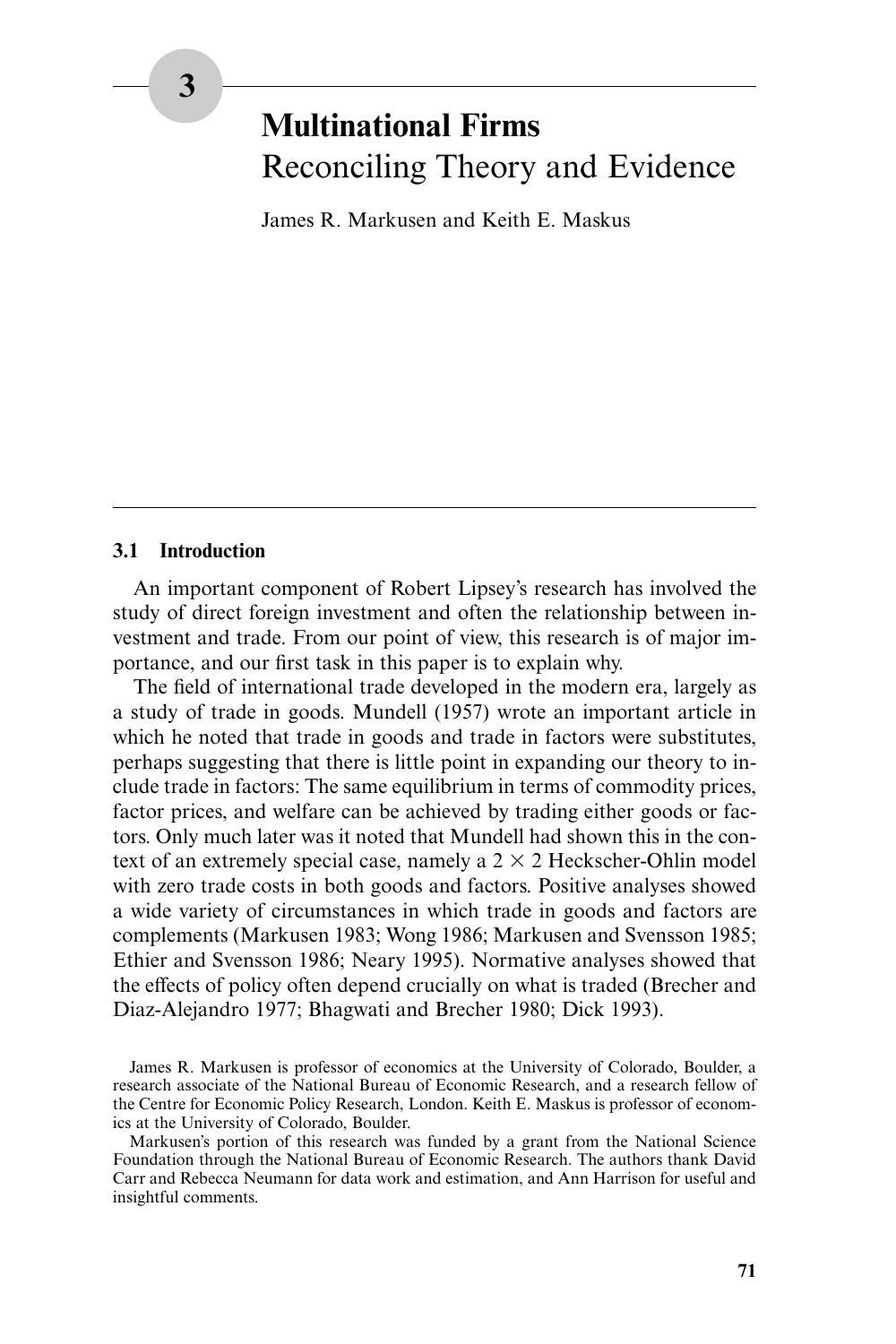Although it had many antecedents (e.g., Kemp 1969; Melvin 1969; Linder 1961), an industrial-organization (IO) approach to trade was developed in the 1980s. This approach incorporated elements of imperfect competition, increasing returns to scale, and product differentiation into general equilibrium trade models. Yet this new theory, however welcome, was largely disjoint from the study of multinational enterprises. Firms in the trade-IO literature are typically single-plant production units with all firm activities in a single location. This is rather odd insofar as most of the firms that fit the general facts and paradigms of the IO approach to trade are indeed multinationals with production plants in several countries. Research on multinationals was certainly produced, but it was often (at best) partial equilibrium in nature and focused on individual firms rather than on explaining the pattern of direct investment in relation to country and industry characteristics.

Robert Lipsey is a distinctive individual in that he apparently ignored this allocation of trade, national firms, and general equilibrium to trade theory, and of multinational firms to the international business studies. Lipsey wrote a number of important articles in which he related the pattern of direct investment by multinational firms to national characteristics and to trade flows. This work presented researchers with a comprehensive and challenging set of stylized facts to explain. His research helped make it clear that multinationals had to be integrated into both trade theory and the empirical analysis of trade and investment flows.

The work by Lipsey that most clearly relates to this paper includes the following. Two early papers with Merle Yahr Weiss examined determinants of foreign production and exports (Lipsey and Weiss 1981, 1984). During the same period Lipsey developed a long coauthorship with Irving Kravis, looking at the determinants of the competitiveness of multinational firms and how these firms affect other variables of interest, such as domestic employment (Kravis and Lipsey 1982, 1988, 1992; Lipsey and Kravis 1987). Single-authored papers on determinants of inward and outward investment and the internationalization of production include Lipsey (1988, 1989, 1993, 1995). A series of other papers was the result of collaboration with Magnus Blomström (Blomström and Lipsey 1989, 1993), in some cases with other coauthors (Blomström, Kravis, and Lipsey 1988; Blomström, Lipsey, and Kulchycky 1988; Blomström, Lipsey, and Ohlsson 1990; Lipsey, Blomström, and Ramstetter 1998). This body of work provides a tremendous volume of empirical evidence on direct investment and trade, which needs to be reconciled with formal theory.

A few attempts to develop a formal general-equilibrium theory of multinational firms developed during the early 1980s. Helpman (1984) had a model in which production involved two activities—one capital intensive and one labor intensive—that could be geographically separated. Markusen (1984) took a rather different approach, assuming the existence of firm-level (as opposed to plant-level) scale economies arising from the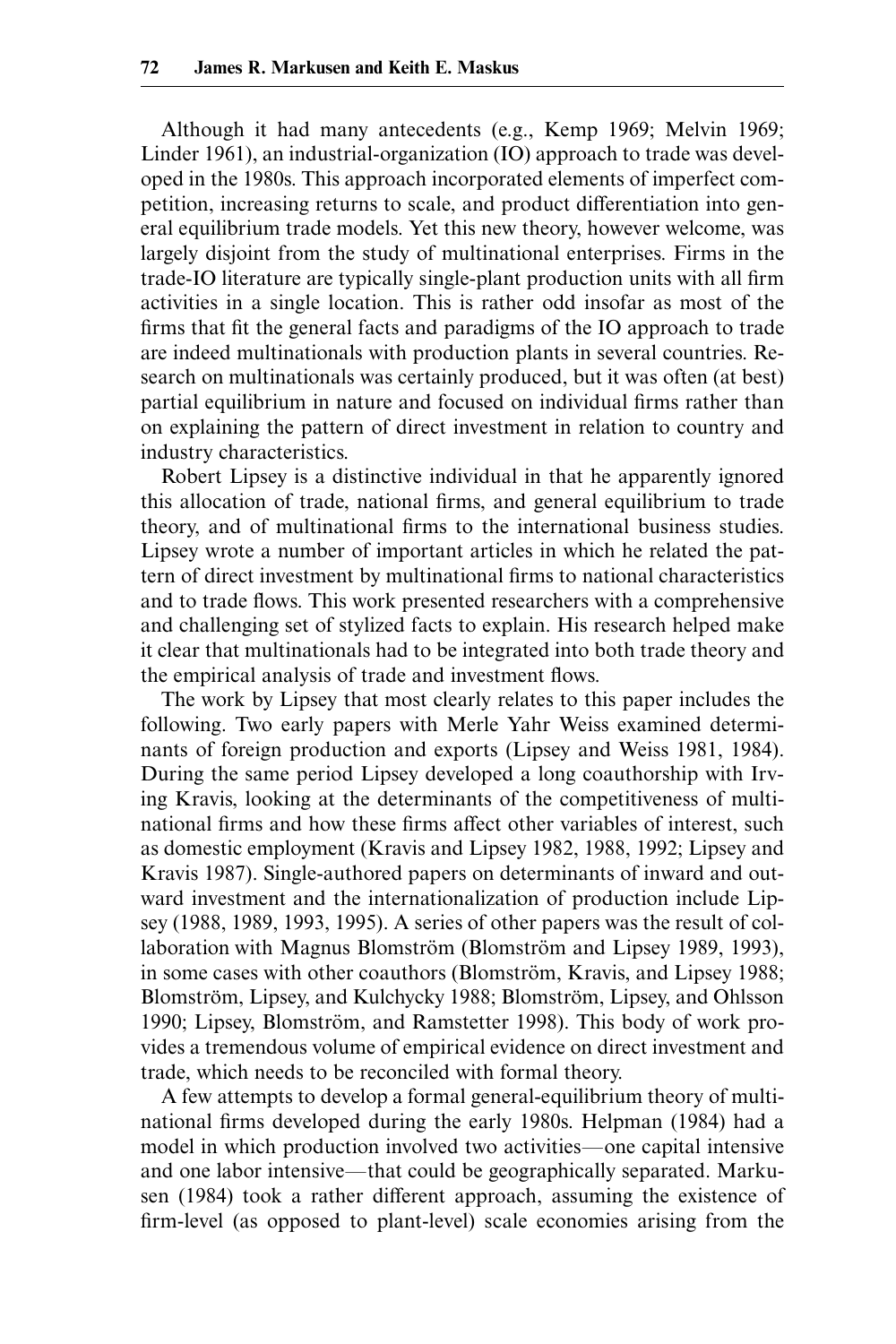joint-input nature of knowledge capital across geographically separated production facilities. Helpman's model captured the notion of vertically integrated firms, but allowed no investments to take place between very similar countries, which is clearly counter to empirical fact. Markusen's model captured the notion of horizontally integrated firms that undertake the same activity in multiple countries, but excluded any motive for vertical specialization. Theoretical refinements of these ideas can be found in Helpman (1985), Horstmann and Markusen (1987, 1992), Brainard (1993a), Markusen (1997), and Markusen and Venables (1998); a survey is found in Markusen (1995).

During the same period in which some of this formal theory was developing, a large body of empirical work developed relating direct investment to country and industry characteristics, much of this by Robert Lipsey alone or with various coauthors as just noted. It quickly became clear that the overwhelming proportion of direct investment occurs among the similar, high-income developed countries, not among dissimilar countries. "North-north" investment dominates "north-south" investment even after correcting for income levels and other determinants. At a superficial level, horizontal, multiplant models fit the data better than do vertical specialization models, which do not predict direct investment among similar countries.

Formal econometric reconciliation or testing of the theories with the evidence was slow in coming. Two important papers by Brainard (1993b, 1997) confirmed the casual observation that similarities rather than differences between countries in terms of size and relative endowments are closely related to the level of direct investment relative to trade. These papers provide additional support to the horizontal view that firm-level scale economies rather than factor intensity differences between activities provide the more important explanation of direct investment. Yet subsequent to 1987, the year of Brainard's data sample, a boom in direct investment to developing countries emerged. This suggested that perhaps it was unmeasured investment barriers that accounted for the low levels of direct investment to these countries. Carr, Markusen, and Maskus (forthcoming) estimate a model that integrates both horizontal and vertical motives for direct investment on 1986–94 panel data and find support for that integrated approach. Complementary work by Ekholm (1995, 1997, 1998a, 1998b) supports the findings of Brainard and of Carr, Markusen, and Maskus, and adds convincing evidence about the importance of intrafirm trade in knowledge-intensive headquarters services. Of relevance to the present study, recent empirical work that focuses on the relationships between direct investment and trade flows (particularly intrafirm), such as whether trade and investment are in some sense complements or substitutes, includes papers by Blonigen (1997, 1998), Swenson (1998), and Smith (1998).

The objective of this paper is to extend this inquiry by decomposing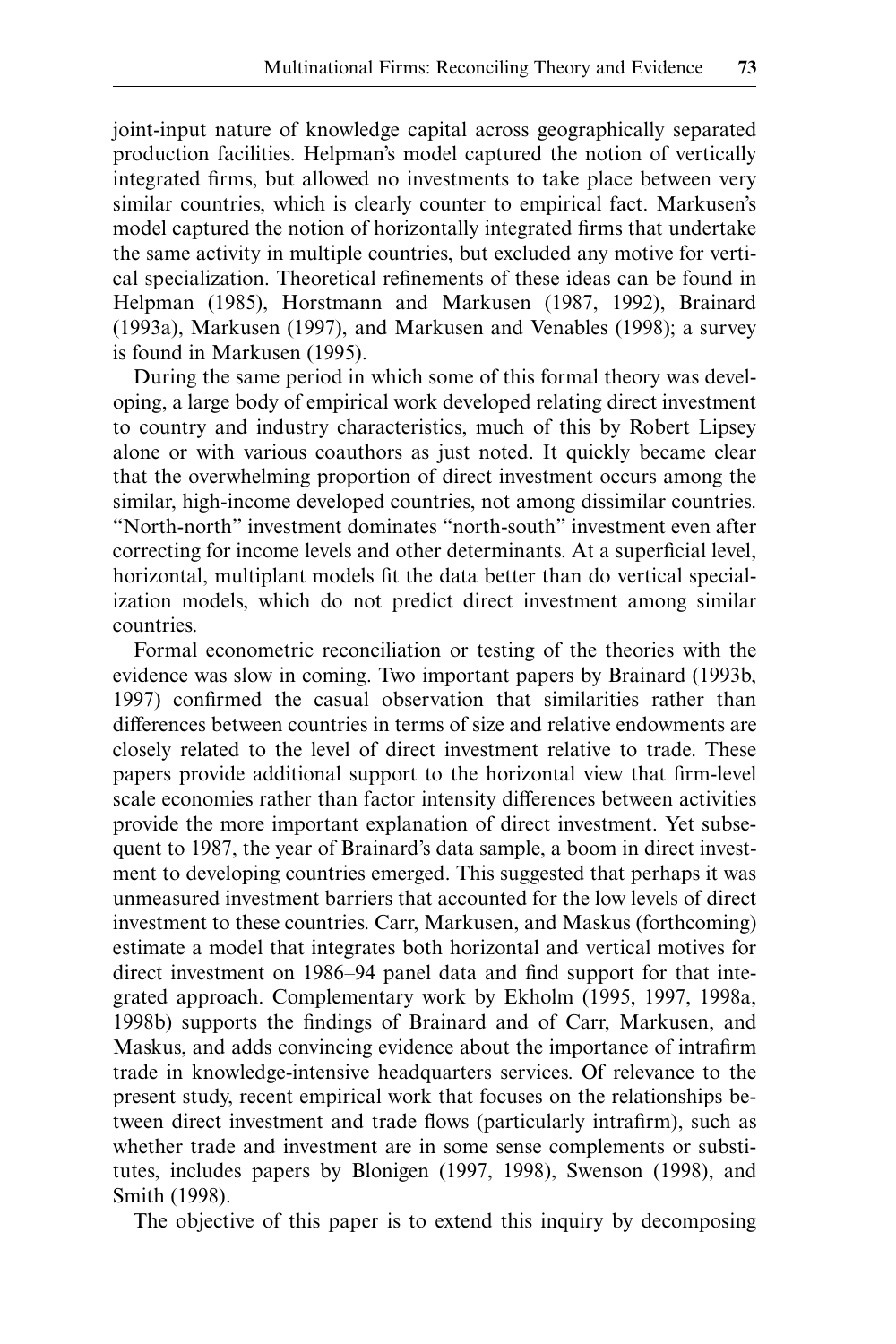foreign affiliate production data into sales to the host-country market and export sales. We first develop and extend existing theory from Markusen (1997) and Carr, Markusen, and Maskus (forthcoming) to generate separate predictions of how local sales versus export sales should be related to parent-country and host-country characteristics. This approach will attempt to get at the horizontal versus vertical distinction that is not explicitly considered in Carr et al. (forthcoming). These theoretical predictions are then taken to the data.

Results fit well with the theoretical hypotheses. Local sales of foreign affiliates are strongly dependent on market size and trade costs into the host country. The difference in skilled labor abundance between the parent and host country is only weakly related to local affiliate sales in both economic and statistical terms. Export sales are weakly related to market size and to host-country trade costs. They are strongly related to the skilled labor endowment differences of the parent and host countries, and strongly related to an interaction term between skill differences and country size: Exports by affiliates are particularly important when the parent is both small and skilled-labor-abundant (e.g., Sweden, the Netherlands, Switzerland). Both local sales and export sales are strongly negatively related to a host-country investment barrier (cost) index.

The ratio of exports to local sales is positively related to the relative skilled labor abundance of the parent, and negatively related to market size, the host-country investment cost index, and the host-country trade cost index. The findings on trade and investment costs may be due to a substitution phenomenon. If the investment is undertaken to serve the local market, firms will bear the trade and investment costs. If the investment is made to serve the market in the parent or third countries, high local trade and investment costs will induce the firm to look elsewhere.

# **3.2 The Knowledge-Capital Model**

In this section, we outline what we refer to as the *knowledge-capital model* of the multinational enterprise. A formal algebraic development is presented in Markusen (1997), and many of its testable implications are analyzed in Carr et al. (forthcoming).

Assume a two-good, two-factor, two-country world. Refer to the factors as skilled (S) and unskilled (L) labor. Good Y is produced with constant returns to scale by a competitive industry and is unskilled labor intensive. The countries are referred to as h (home) and f (foreign).

Good X is produced with increasing returns by imperfectly competitive, Cournot firms. Production of X requires a firm-level fixed cost—headquarters services such as R&D, management, finance, accounting, marketing and so forth. An X firm may then have one or two plants, and a plant and headquarters may be geographically separated. Headquarters services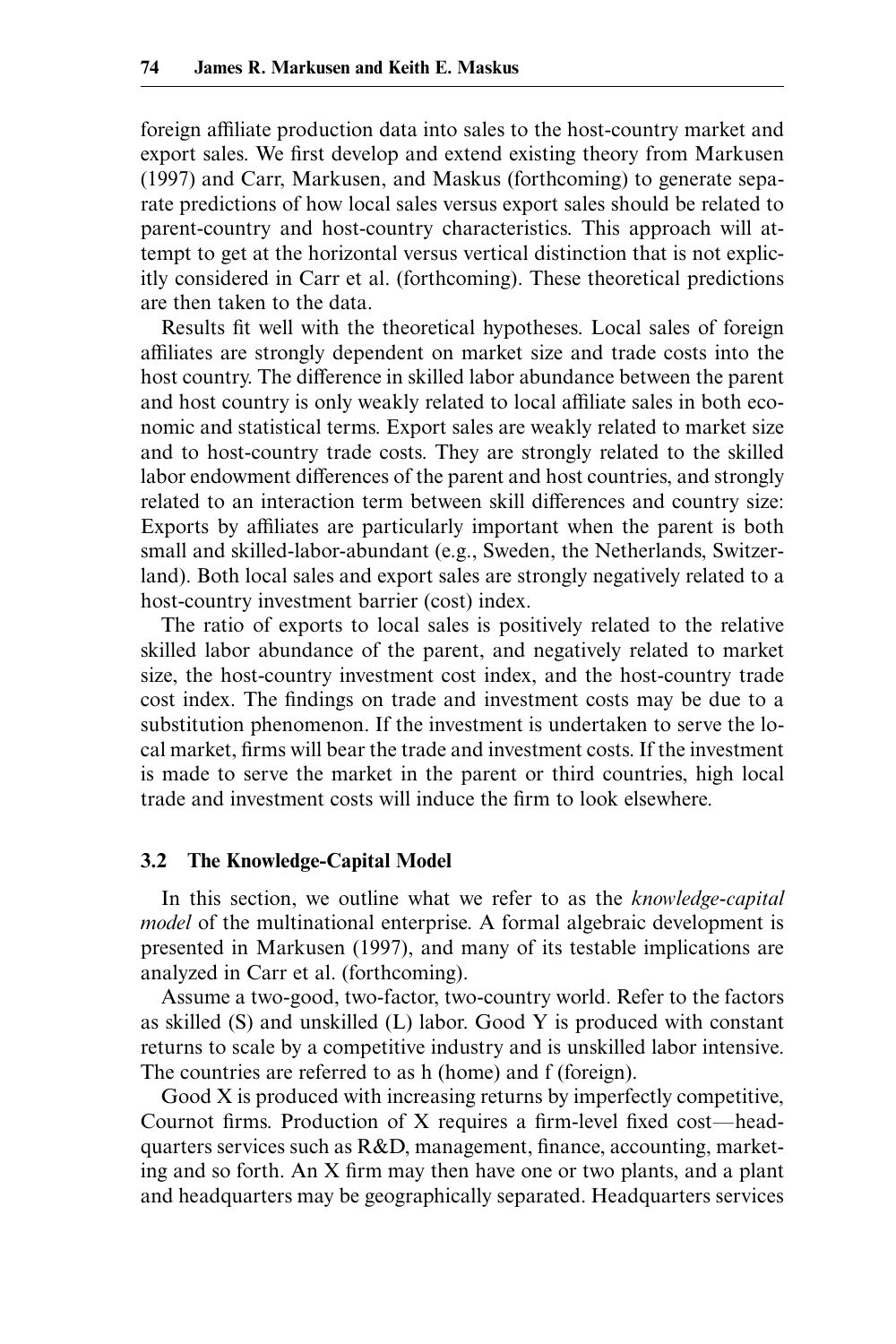are a joint input across plants, creating firm-level scale economies, also referred to in the literature as multiplant economies of scale. The idea is that headquarters services (e.g., blueprints) are often knowledge based and can be provided to additional production facilities at low or zero marginal cost. We also assume plant-level fixed costs (scale economies).

Assumptions about the factor intensities of fixed costs are crucial to the story. We assume that headquarters services use skilled labor exclusively. Plant-level fixed costs are a combination of skilled and unskilled labor. Final production occurs with constant costs and requires only unskilled labor. Transport costs between markets use unskilled labor. Finally, we assume that plant production, including both fixed costs and marginal costs, is more skilled labor intensive than Y production, the composite of the rest of the economy. This is not particularly important to any of the results in this paper, but is important in generating certain results concerning the factor price effects of investment liberalization (Markusen 1997). In summary, then, the ranking of activities from most skilled labor intensive to least skilled labor intensive is as follows:

[headquarters only] > [integrated X] > [plant only] > [Y].

This completes the description of the model, and allows us to specify more precisely what is meant by the knowledge-capital approach. There are three defining assumptions:

1. *Transportability or fragmentation.* The services of knowledge-based assets may be fragmented from production and are easily supplied to geographically separate production facilities.

2. *Skilled labor intensity.* Knowledge-based assets are skilled labor intensive relative to final production.

3. *Jointness.* The services of knowledge-based assets are (at least partially) joint (public) inputs into geographically separate production facilities.

The first two properties give rise to vertical multinationals that locate their single plant and headquarters in different countries depending on factor prices and market sizes. The third property gives rise to horizontal multinationals that have plants producing the final goods in multiple countries.

More formally, several types of firms may be active in equilibrium in a free-entry Cournot equilibrium for the model we have just outlined. The term *national firms* refers to single-plant firms with their headquarters and plant in the same country; the term *horizontal multinationals* refers to twoplant firms with their headquarters in one country or the other. *Vertical multinationals* refers to single-plant firms with their headquarters and plant in different countries.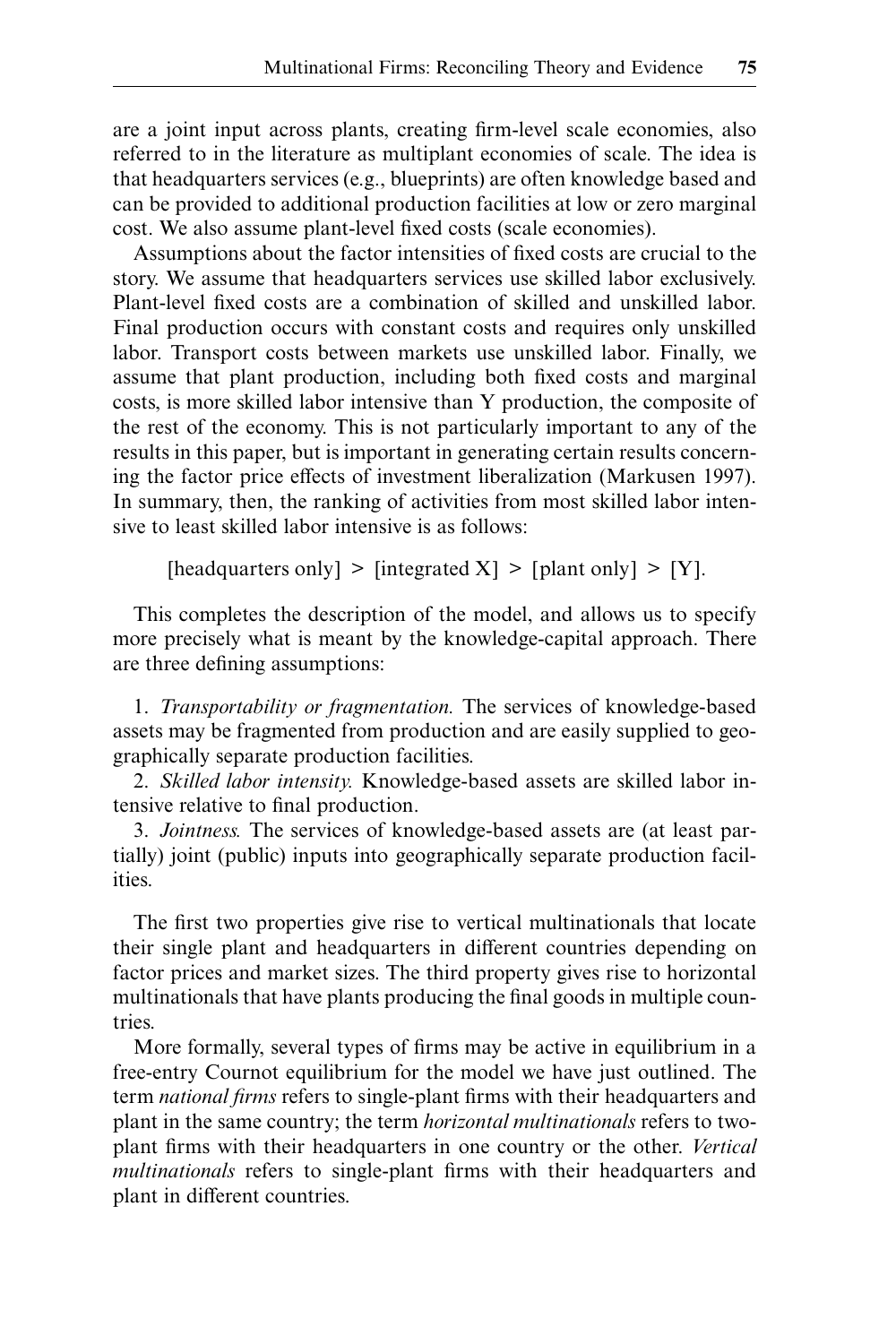Here we simply outline the results that emerge from this model with respect to what types of firms are active in equilibrium as a function of country characteristics, such as differences in size, relative endowments, and the level of trade costs and total world demand. The interested reader is referred to Markusen (1997) for a fuller development.

Horizontal multinationals tend to arise when the two countries are similar in size and relative endowments, total demand is high, and trade costs are moderate to high. In order to understand the importance of similarity in size, it is perhaps easiest to note that single-plant firms (national or vertical) have an inherent advantage when the countries are of very different size: Put a single plant in the large country, avoiding costly capacity in the small market. Growth in total demand will induce shifts (in some regions of parameter space) from single-plant production, serving the other market by high marginal-cost exports, to high fixed-cost branch plant production.

Vertical multinationals are favored over national firms and horizontal multinationals when the countries have very different relative endowments, especially when the skilled-labor-abundant country is also small. Differences in factor prices encourage fragmentation of activities, such that the headquarters in the skilled-labor-abundant country and differences in size encourage placing the plant in the large country. These two motives reinforce one another when the skilled-labor-abundant country is also small.

These results are interesting, but not very useful to take to the data. We do not have good data on the types of firms existing, and in reality, these pure types are greatly blurred in any case. However, the model can be used to generate results on the sales of affiliates of country *i* firms in country *j*. This reduced form gives us direct predictions on observable data, fully endogenizing the trade flows, types of firms that are active, and so forth, without requiring us to identify those items in the data.

Figures 3.1–3.4 present results from simulations using the model from Markusen (1997) and Carr et al. (forthcoming). These diagrams are world Edgeworth boxes, with unskilled labor on the *x* axis and skilled labor on the *y* axis. The origin for country *i* is at the southwest (SW) corner and the origin for country *j* is at the northeast (NE) corner. For points on the SW-NE diagonal, the countries have the same relative endowments but differ in size. Note for later reference that movements within these Edgeworth boxes are compensated experiments, in that total world factor endowments are constant (and, therefore, world GDP is approximately constant). These diagrams are most useful for developing intuition about two-way data in which we observe production and sales by affiliates of country *i* firms in country *j* and vice versa. Thus in any pair (*i*-to-*j* and *j*-to-*i*) of observations, total GDP and factor endowments are held constant.

Affiliate sales are graphed on the vertical axis of figure 3.1. Affiliate sales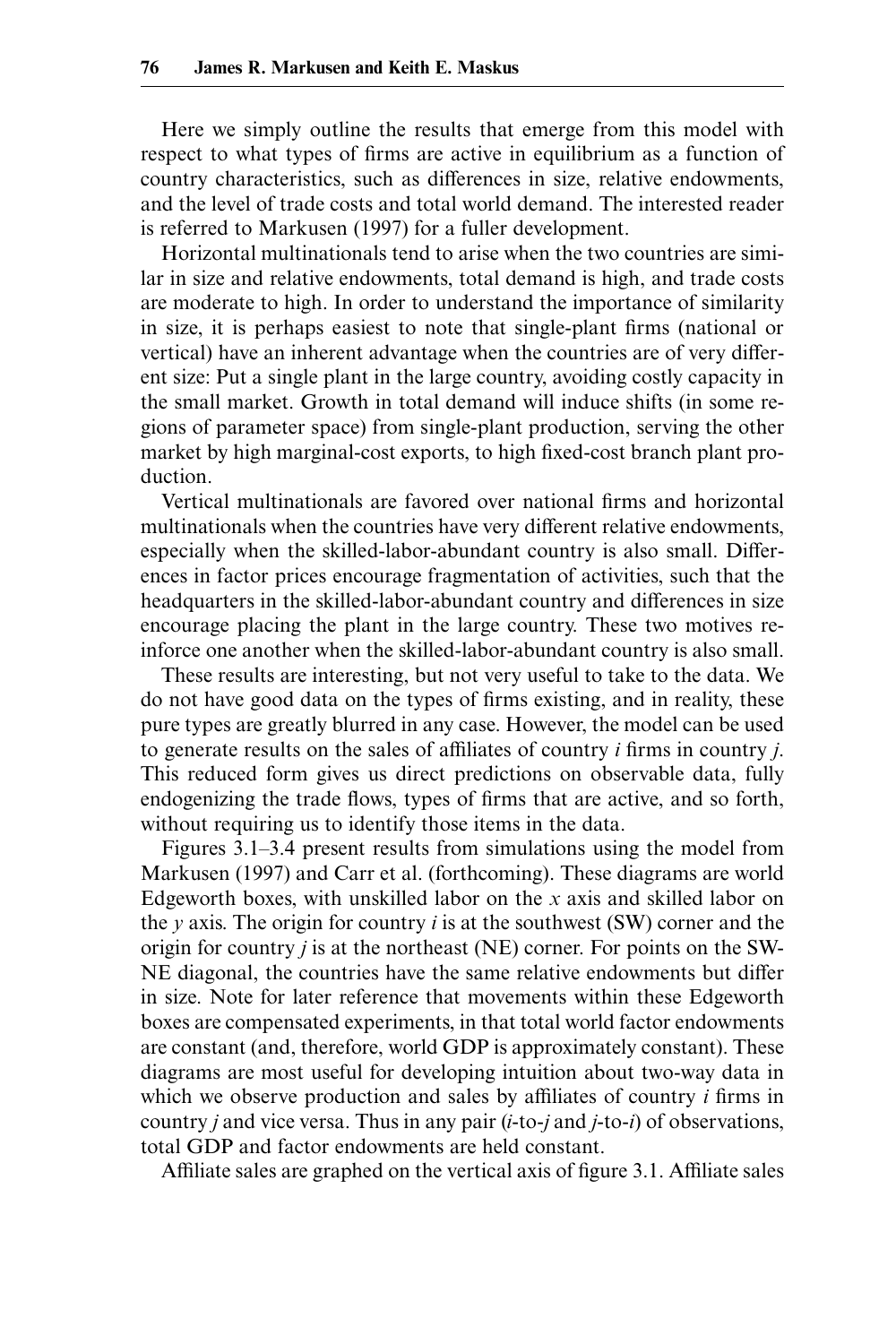

**Fig. 3.1 World affiliate sales**

appear as a saddle, with an inverted U-shaped curve along the SW-NE diagonal. As noted earlier, horizontal multinationals dominate production when the countries are identical, whereas national firms located in the larger country dominate when the countries are very different in size. In the center of the box, exactly half of world production is affiliate sales, while the other half is the output of the horizontal multinationals' domestic plants.

The highest level of affiliate sales occurs in the NW and SE areas of the Edgeworth box in figure 3.1, where one country is both small and skilled labor abundant.<sup>1</sup> In this case, most firms are vertical multinationals headquartered in the small, skilled-labor-abundant country, so most plants are located in the larger, skilled-labor-scarce country. Output of these plants is classified as "affiliate production," of course, so most (in the limit, all) world X production is affiliate sales.

Figures 3.2, 3.3, and 3.4 show simulation results for affiliate sales in just one direction: affiliates of country *i* firms producing in country *j*. Figure 3.2 shows the local sales in country *j* of affiliates of country *i* firms. There is again an inverted U-shaped relationship along the SW-NE diagonal. But

<sup>1.</sup> The locus of points in which countries *i* and *j* have equal incomes is much steeper than the NW-SE diagonal of the Edgeworth boxes in figures 3.1–3.4. It runs between columns 8 (north edge) and 12 (south edge). So, for example, country *i* is smaller than *j* to the left of this locus.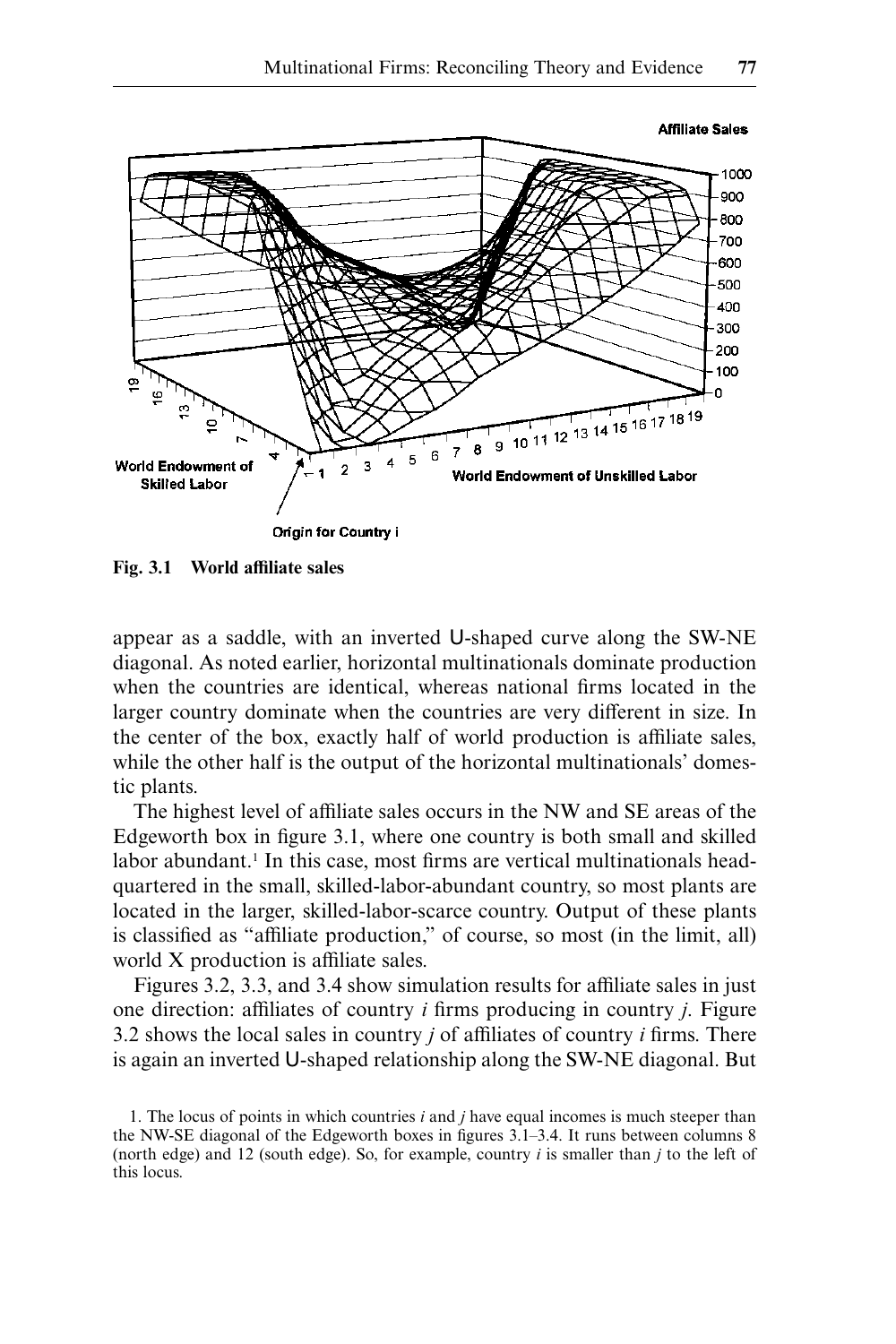

**Fig. 3.2 Local sales of affiliates of country** *i* **firms in country** *j*

the highest levels occur when country *i* is both small and skilled labor abundant for the reasons just noted.

Figure 3.3 shows the export sales of affiliates back to the parent country *i*. This diagram is a "mountain," reaching a maximum when country *i* is small and skilled labor abundant, but not too small and not too skilled labor scarce. The not-too-small requirement is obvious, because little output is exported back to a very small country. The not-too-skilled-laborabundant requirement is less obvious, and it has to do with the assumption that some host-country skilled labor is required in plant-level fixed costs. As country *j* becomes too skilled labor scarce, production there becomes very expensive and national firms in country *j* substitute for vertical firms headquartered in *i* and producing in *j*.

There are clear differences between figures 3.2 and 3.3. Most notably, only local sales occur if the countries are very similar, or if country *i* is very small and very skilled labor abundant. Yet there are some similarities that make it difficult to propose sharply different hypotheses regarding how these two classes of affiliate sales should be related to country characteristics.

Figure 3.4 clarifies this ambiguity a bit by displaying the ratio of affiliate exports back to the parent to local affiliate sales in the host country. This graph suggest that this ratio is most closely related to the skilled labor abundance of the parent in relation to the host country. Relative size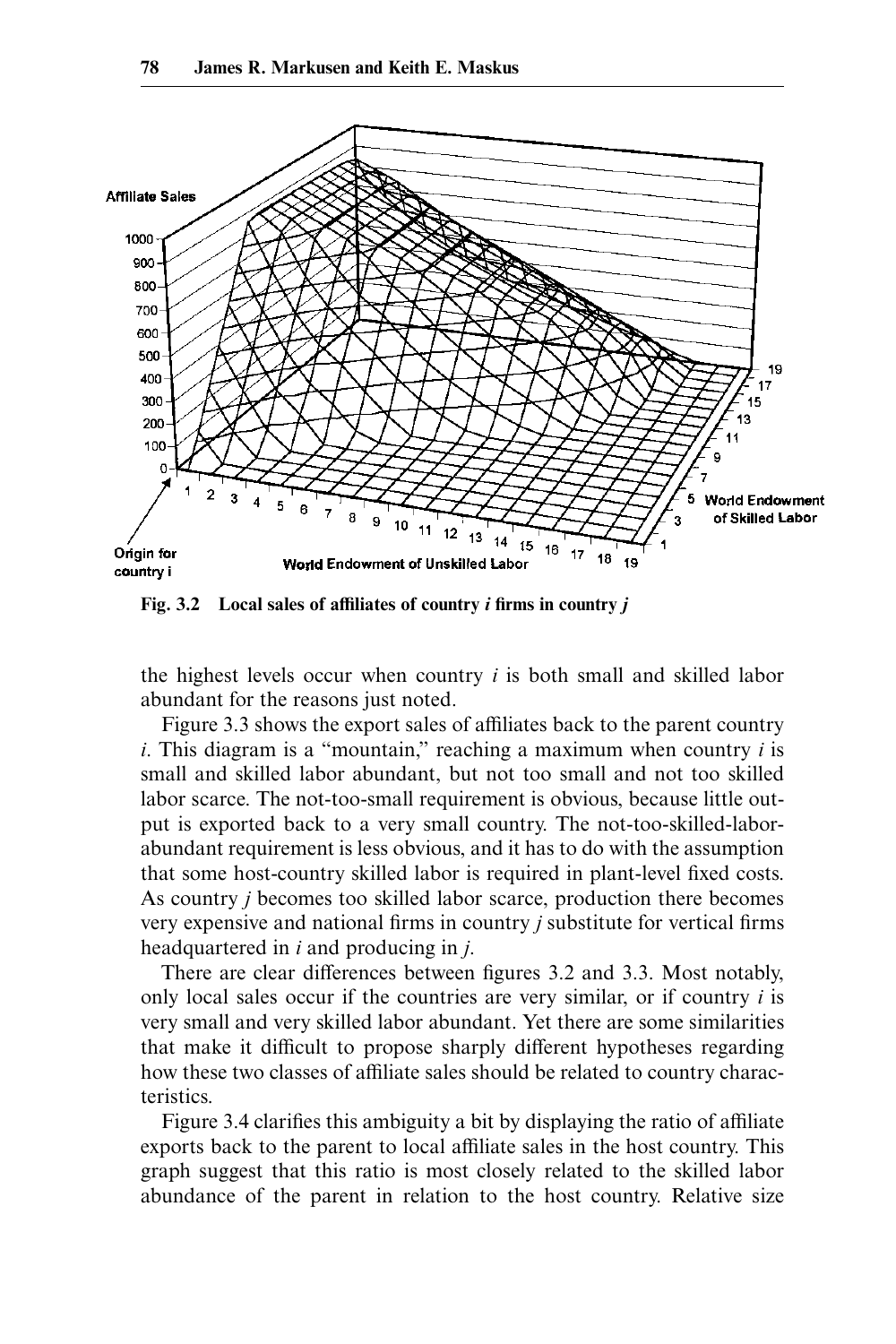

**Fig. 3.3 Export sales of affiliates of country** *i* **firms in country** *j*



**Fig. 3.4 Ratio of export sales to local sales, affiliates of country** *i* **firms in country** *j*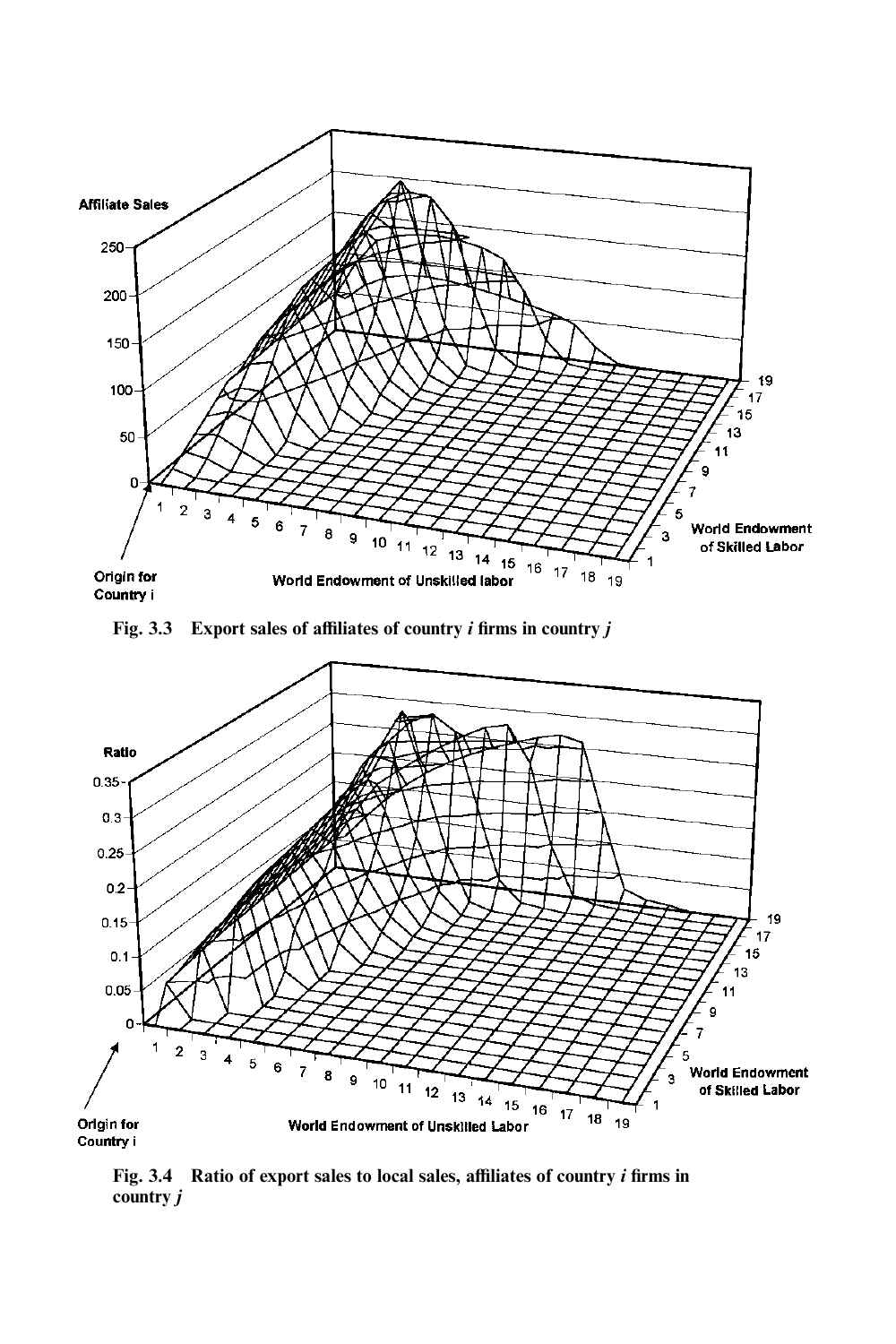differences play some role, but the ratio clearly is not higher when the parent country *i* is both small and skilled labor abundant.<sup>2</sup>

These simulation results suggest a number of independent variables that should be used to explain the three dependent variables: local sales by affiliates of country *i* firms in country *j* (fig. 3.2), export sales by the same affiliates (fig. 3.3), and the ratio of these two variables (fig. 3.4). Refer to these variables as RSALESL, RSALESE, and RATIOEL (R for *real* in the first two). We now list the right-hand-side variables, adding a discussion of the hypothesized signs and magnitudes using figures 3.1–3.4 and other more obvious intuition. Again, note that these hypotheses are most appropriate to two-way compensated observations as noted earlier. We shall return to this point shortly.

SUMGDP denotes the sum of two countries' real GDPs. This should have a positive coefficient in explaining RSALESL and RSALESE. However, the effect should be stronger on RSALESL; the reason is that growth will, at various points in parameter space, lead to a switch from high marginal-cost single-plant firms to high fixed-cost multiplant firms, increasing local sales more than in proportion to growth in incomes. Accordingly, we hypothesize that RATIOEL should be negatively related to SUMGDP.

GDPDIFF is the difference between the two countries' real GDP levels, and GDPDIFSQ is the squared difference. GDPDIFSQ should be negatively related to all three dependent variables, as suggested by figures 3.2– 3.4. Moving along various loci parallel to the SW-NE diagonal, all three dependent variables are higher near the center than at the extremes, although the maximum point generally is not exactly where the two countries are the same size.

SKDIFF denotes the relative skilled labor abundance of the *parent* country relative to that of the host; formally, it is the share of the labor force that is skilled in country *i* (parent or source) minus the same share in country *j* (host). SKDIFF should be positively related to both RSALESL and RSALESE. However, it is likely to have a stronger impact on RSALESE than on RSALESL from examination of figures 3.2 and 3.3. Relative endowments and factor price differences are the primary determinants of export sales, whereas local sales are influenced heavily by country sizes as well. Accordingly, we hypothesize that SKDIFF will have a positive sign in the RATIOEL regression, as suggested by figure 3.4.

INVJ denotes an index of investment barriers (costs) into country *j*, the host country. Higher numbers indicate higher investment costs. This is hypothesized to be negatively related to both RSALESL and RSALESE. However, investments to serve the local market may be less sensitive to

<sup>2.</sup> Recall that country *i* is smaller than country *j* at all points left of a line running from approximately column 8 on the north side of the box to column 12 on the south side.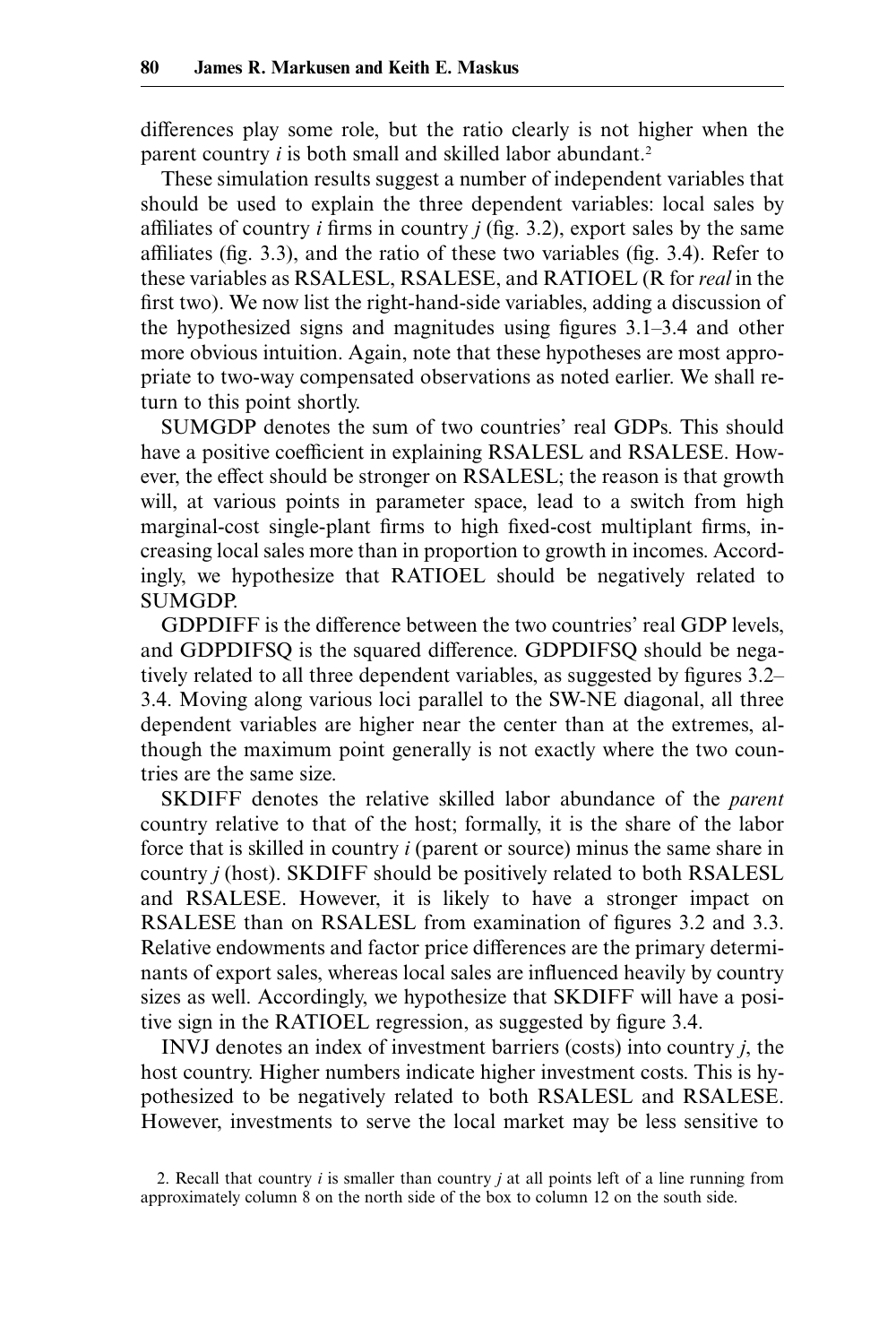these costs than are investments to serve export markets, because alternative locations may be selected for the latter; thus we hypothesize that the magnitude of the coefficient in the RSALESL equation should be less than that in the RSALESE equation, and therefore that the sign on INVJ should be negative in the RATIOEL equation as well.

TCJ denotes an index of trade barriers (costs, not including distance or freight) into country *j*. Higher numbers indicate higher barriers or costs. Such barriers should encourage investments to serve the local market, so the hypothesized sign is positive in the RSALESL equation. The effect should be noticeably less in the RSALESE equation and may be negative, insofar as trade costs raise the costs of imported intermediate inputs. The sign of the coefficient in the RATIOEL equation should thus be negative.

TCI is a similar measure of trade barriers back into the parent country. This has little effect on production for local sales in country *j*, but is expected to have a negative effect on production for export, insofar as much of that may be going back to the home country. This variable should thus have a negative sign in the RATIOEL equation.

SKDIFF\*GDPDIFF is an interactive term. Referring to figures 3.2– 3.3, the effect of an increase in SKDIFF should be larger when the parent is smaller (GDPDIFF  $<$  0), and the effect of an increase in GDPI (parent GDP) should be smaller when the parent country *i* is skilled labor abundant (SKDIFF  $> 0$ ). Both effects imply that the sign of the coefficient on the interactive term should be negative in the RSALESL and RSALESE regressions. Figure 3.4, however, does not suggest a very sharp hypothesis as to whether it should be positive or negative in the RATIOEL equation. Therefore, we are agnostic about the sign in the RATIOEL equation.

DIST will denote a distance measure between pairs of countries. Theory does not offer us much of a prediction about distance. It may lead to a substitution: producing abroad instead of exporting to a distant country. However, distance raises the transaction costs of investments as well as those of exports. It is possible that distance might affect production for export more negatively than it would production for local sale (which might actually be encouraged), but we are generally agnostic insofar as we do not understand the transactions costs of investing at a long distance.

In addition to examining these hypotheses on two-way data (inward and outward affiliate sales data for the United States), we examine them on U.S. outward data only. The advantage of the latter is that it breaks down affiliate export sales into sales back to the parent country and sales to third countries. Sales back to the U.S. parent may be closely identified with vertical investments such as foreign assembly plants. We should note, however, that the intuition generated by figures 3.1–3.4 may not always be appropriate, insofar as these diagrams are compensated experiments holding the two-country total factor endowment constant. Thus an increase in SKDIFF is an increase in the U.S. skilled labor abundance and a fall in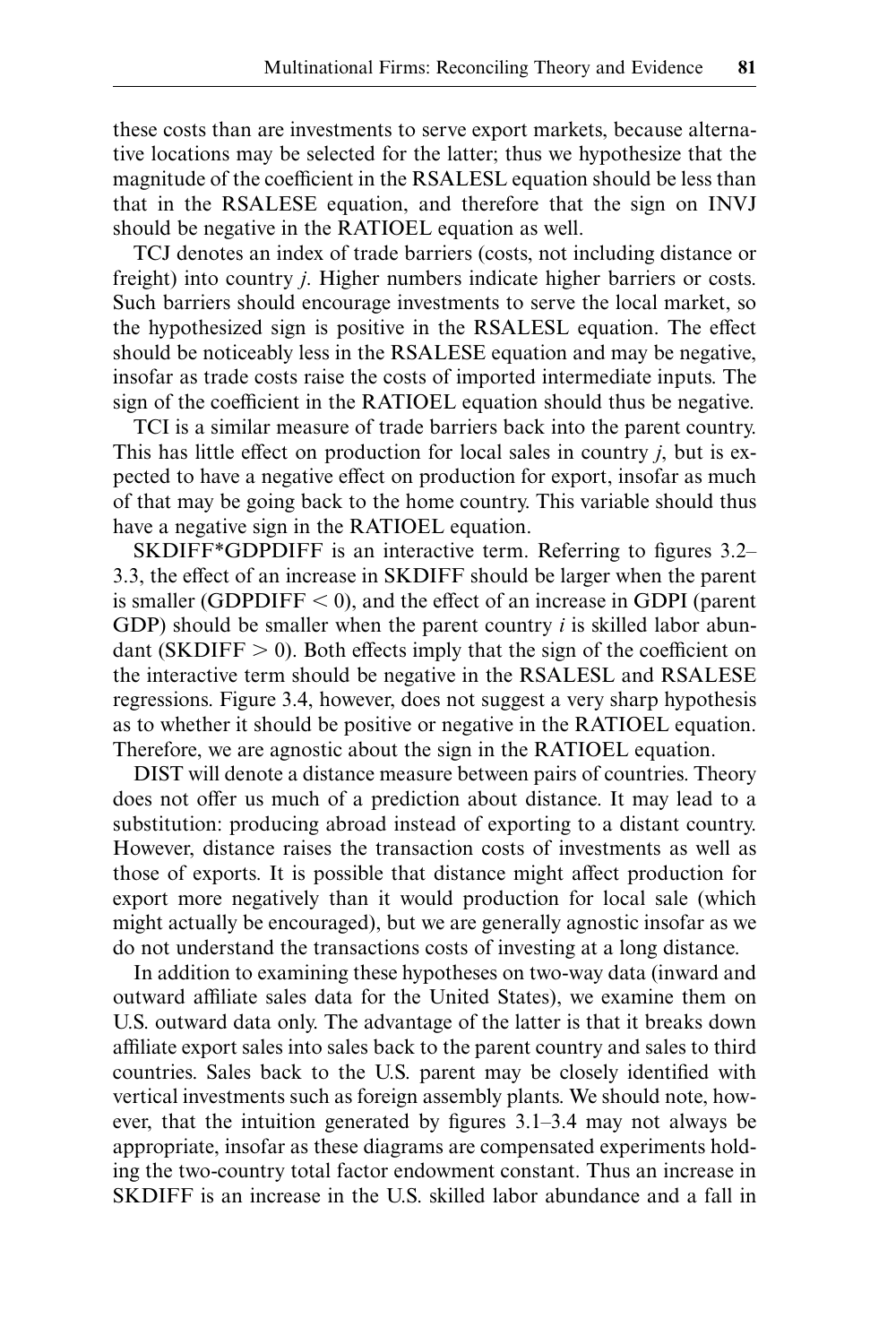the host-country skilled labor abundance in the simulations. For the U.S. outward data, an increase in SKDIFF is a fall in the host-country skilled labor abundance holding the U.S. endowment constant. Similar comments apply to GDPDIFF, and in the outward regressions we will use GDPJ since it is only the latter variable that changes.

A problematic issue with the outward-only data arises from the fact that the United States (the parent) is always far bigger than the host, although not always skilled labor abundant relative to the host. This restricts observations to an area in the NE section of the Edgeworth boxes in figures 3.2–3.4, which is a considerable difficulty given the nonlinearity and nonmonotonicity of the theoretical predictions over the parameter space of the Edgeworth box. For example, note that increases in SKDIFF could lead to a fall in outward U.S. investment in this region (foreign plants are replaced by U.S. national firms serving the host by exports). Thus we should expect some differences in the U.S. outward-only results versus the two-way results due to the fact that they are somewhat different experiments and because we are constrained to a subregion of parameter space in the outward-only data. Further comment is postponed until we view the results.

### **3.3 Data Sources and Variable Construction**

The data form a panel of cross-country observations over the period 1986–94. We take real sales volume of nonbank manufacturing affiliates in each country to indicate production activity. The U.S. Department of Commerce provides annual data on sales of foreign affiliates of American parent firms and on sales of U.S. affiliates of foreign parent firms. Thus, for each year, the United States serves as both the headquarters country for its firms producing abroad and the affiliate country for foreign firms producing there. There are thirty-six countries in addition to the United States for which we have at least one year of complete data. Annual sales values abroad are converted into millions of 1990 U.S. dollars using an exchange rate adjusted local wholesale price index, with exchange rates and price indexes taken from the *International Financial Statistics* (*IFS*) of the International Monetary Fund.

As just noted, the inward data (U.S. affiliates of foreign parents) list only total exports of the affiliates to all countries. The outward data (foreign affiliates of U.S. parents) break down exports of those affiliates into exports back to the United States and exports to third countries. The latter series is particularly valuable, but constrains the analysis to a subarea of the Edgeworth box in which the parent country (United States) is always very large relative to the host, as has been noted. The inward-outward (twoway) data are thus in some ways much better for examining the theory, but suffer from a clear third-country problem, whereas the theory is developed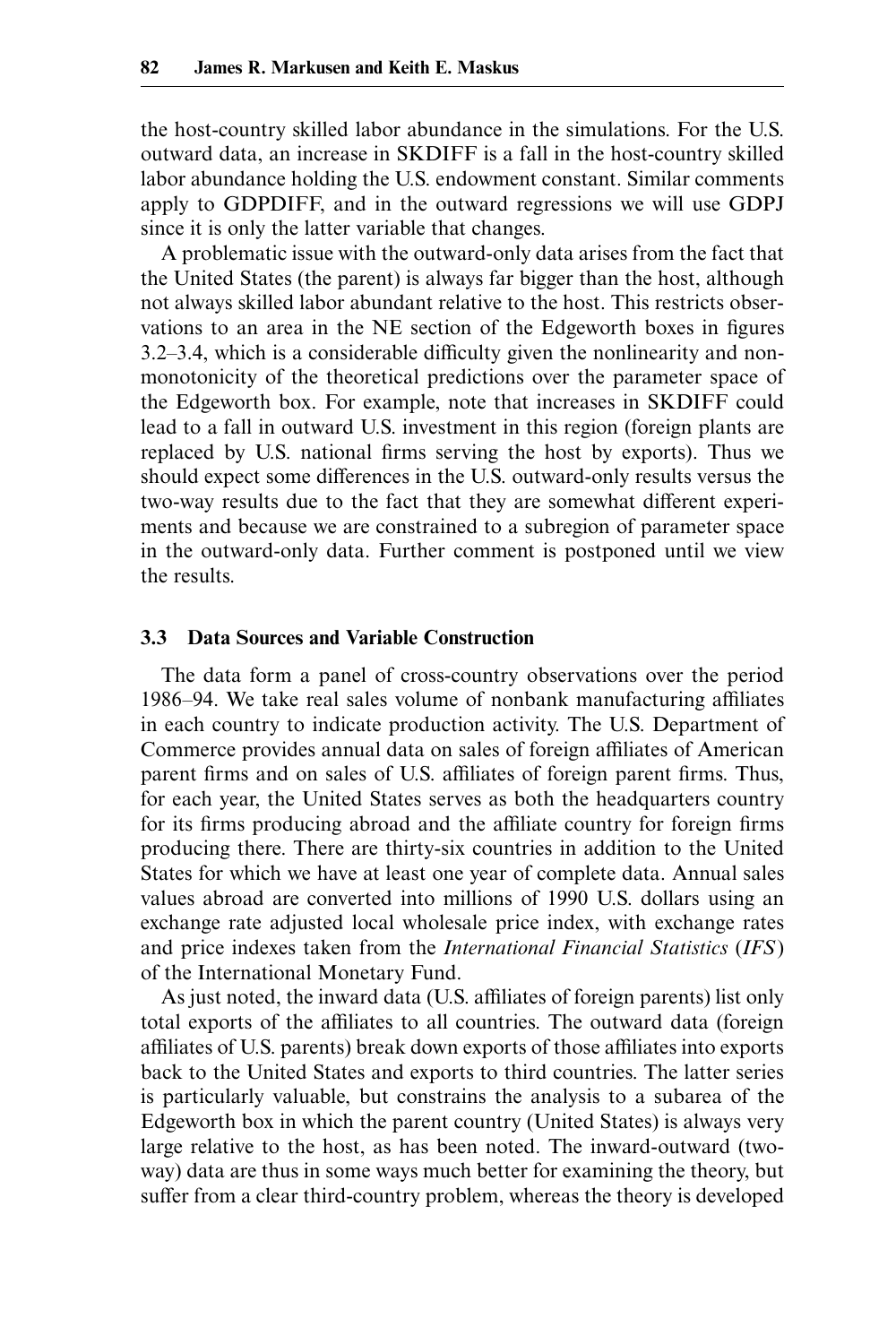in a two-country context. Thus, we examine two cases, each of which has a drawback: the inward-outward data using total affiliate export sales to all countries, and outward-only data in which exports can be distinguished between exports back to the parent and exports to third countries.

Real GDP is measured in billions of 1990 U.S. dollars for each country. For this purpose, annual real GDP figures in local currencies were converted into dollars using the market exchange rate. These data are also from the *IFS.*

Skilled labor abundance is defined as the sum of occupational categories 0/1 (professional, technical, and kindred workers) and 2 (administrative workers) in employment in each country, divided by total employment. These figures are compiled from annual surveys reported in the *Yearbook of Labour Statistics* published by the International Labour Organization. In cases in which some annual figures were missing, the skilled labor ratios were taken to equal the period averages for each country. The variable SKDIFF is then simply the difference between the relative skill endowment of the parent country and that of the affiliate country.

The cost of investing in the affiliate country is a simple average of several indexes of impediments to investment throughout the period, reported in the *World Competitiveness Report* of the World Economic Forum. The indexes include restrictions on ability to acquire control in a domestic company, limitations on the ability to employ foreign skilled labor, restraints on negotiating joint ventures, strict controls on hiring and firing practices, market dominance by a small number of enterprises, an absence of fair administration of justice, difficulties in acquiring local bank credit, restrictions on access to local and foreign capital markets, and inadequate protection of intellectual property. These indexes are computed on a scale from 0 to 100, with a higher number indicating higher investment costs.

A trade cost index is taken from the same source and is defined as a measure of national protectionism, or efforts to prevent importation of competitive products. It also runs from 0 to 100, with 100 representing the highest trade costs. All of these indexes are based on extensive surveys of multinational enterprises.

We also incorporate a measure of distance, which is simply the number of kilometers of each country's capital city from Washington, D.C. It is unclear whether this variable captures trade costs or investment costs, since both should rise with distance.

# **3.4 Results**

Tables 3.1–3.3 show results for regression equations on the full inwardoutward data set. Table 3.1 gives results for dependent variable RSALESL (local sales in country *j* of affiliates of country *i* firms). Signs are as predicted for *direct* effects, although the two variables involving SKDIFF are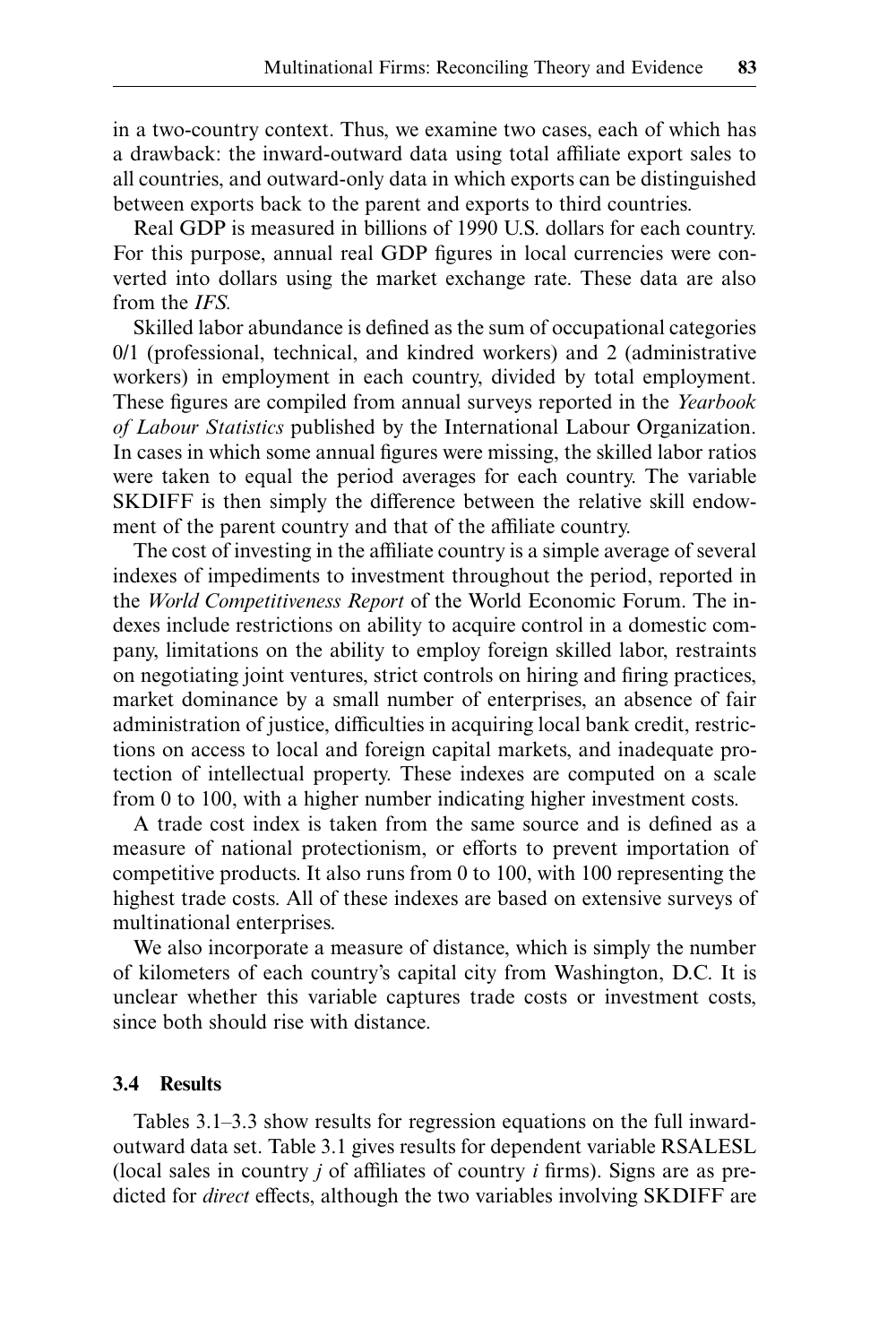| $\cdots$<br>Adjusted $R^2$ : |                       | 0.120<br>0.722        |                                 |           |
|------------------------------|-----------------------|-----------------------|---------------------------------|-----------|
| Variable                     | Parameter<br>Estimate | Sign as<br>Predicted? | T for HO:<br>$\text{Param} = 0$ | Prob >  T |
| <b>SUMGDP</b>                | 10.2937               | Yes                   | 9.108                           | 0.0001    |
| <b>GDPDIFSO</b>              | $-0.0009$             | Yes                   | $-7.163$                        | 0.0001    |
| <b>SKDIFF</b>                | 10,531                | Yes                   | 0.877                           | 0.3813    |
| GDPDIFF*SKDIFF               | $-2.6932$             | Yes                   | $-1.114$                        | 0.2658    |
| <b>INVCJ</b>                 | $-633.3970$           | Yes                   | $-7.119$                        | 0.0001    |

TCJ 366.5574 Yes 6.142 0.0001

INTERCEPT 469.22 0.046 0.9631

 $-22.0996$  ?  $-0.195$ 

 $-1.5326$  ?  $-9.293$ 

0.8451

0.0001

| Table 3.2             |             | <b>Results for Panel Estimation, Inward and Outward Data</b> |                    |           |
|-----------------------|-------------|--------------------------------------------------------------|--------------------|-----------|
| Dependent variable:   |             | RSALESE (weighted least squares)                             |                    |           |
| Total observations:   |             | 381                                                          |                    |           |
| $R^2$ :               |             | 0.486                                                        |                    |           |
| Adjusted $R^2$ :      |             | 0.473                                                        |                    |           |
|                       | Parameter   | Sign as                                                      | T for HO:          |           |
| Variable              | Estimate    | Predicted?                                                   | $\text{Param} = 0$ | Prob >  T |
| <b>SUMGDP</b>         | 2.9274      | Yes                                                          | 3.971              | 0.0001    |
| <b>GDPDIFSO</b>       | $-0.0003$   | Yes                                                          | $-3.504$           | 0.0005    |
| <b>SKDIFF</b>         | 42,961      | Yes                                                          | 5.523              | 0.0001    |
| <b>GDPDIFF*SKDIFF</b> | $-6.9520$   | Yes                                                          | $-4.434$           | 0.0001    |
| <b>INVCJ</b>          | $-277.2284$ | Yes                                                          | $-4.758$           | 0.0001    |
| <b>TCJ</b>            | 52.1164     | ?                                                            | 1.332              | 0.1836    |
| TCI                   | 65.6274     | No                                                           | 0.892              | 0.3729    |
| <b>DIST</b>           | $-0.6398$   | $\gamma$                                                     | $-5.927$           | 0.0001    |
| <b>INTERCEPT</b>      | 7,501.94    |                                                              | 1.127              | 0.2604    |

not statistically significant. Country size, investment costs, and trade costs into the host-country market have strong explanatory power. Trade costs back into the parent country (TCI) have little explanatory power, and theory does not hypothesize that it should.

Table 3.2 gives results for dependent variable RSALESE (export sales to all countries by affiliates of country *i* firms in country *j*). Signs are as hypothesized except for TCI, which should be negative, at least for exports going back to the home countries (these cannot be broken out in the data, as previously noted). The two terms involving SKDIFF are both larger

**84 James R. Markusen and Keith E. Maskus**

TCI

DIST<sub>1</sub>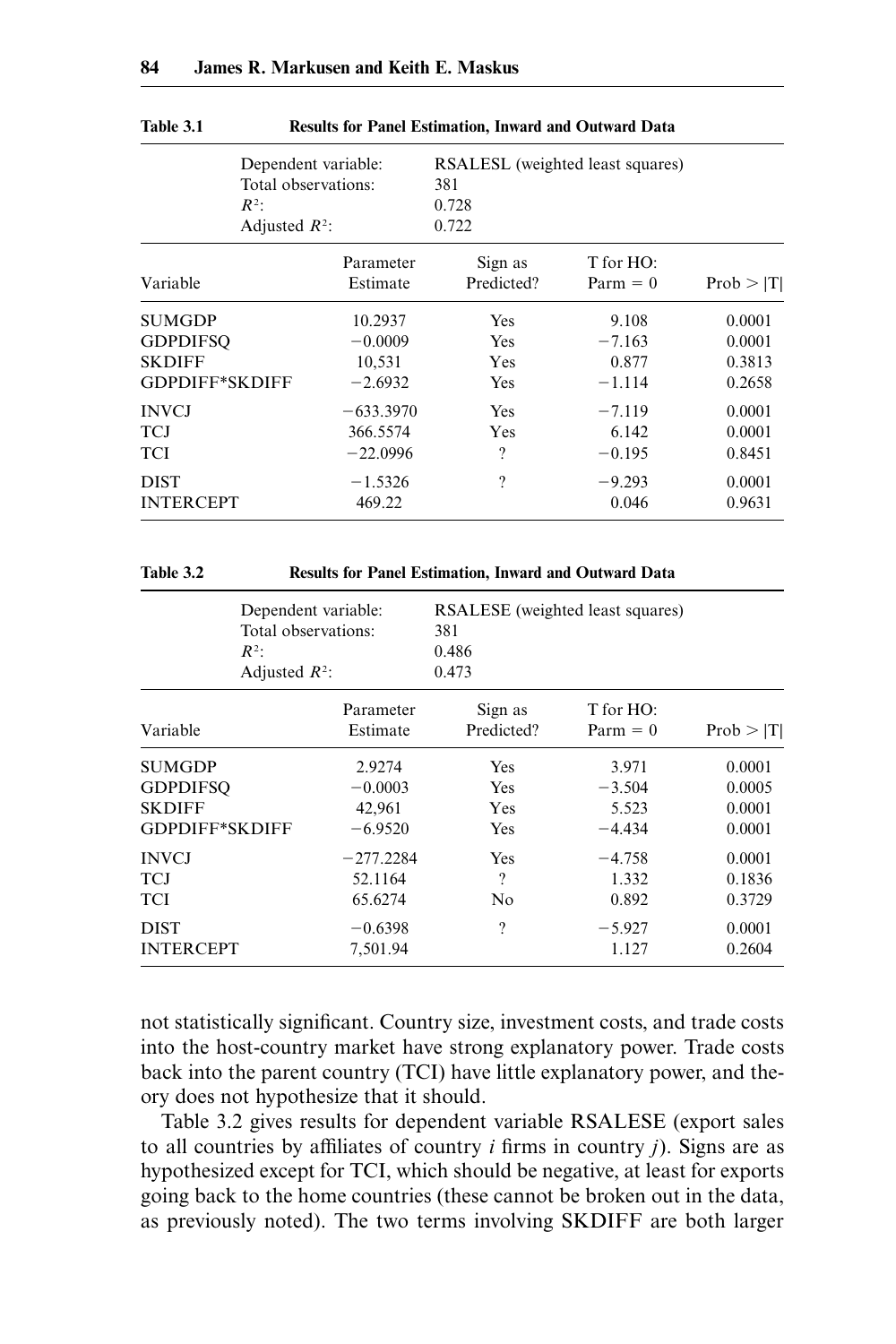in magnitude (economic significance) than in the RSALESL regression, and highly statistically significant. The magnitude of the SUMGDP coefficient, on the other hand, is much smaller in the RSALESE regression. These results suggest that market size is a more important determinant of production for local sales while differences in relative endowments are a more important determinant of production for export.

These comparisons can be misleading, however, due to differences in the size of the dependent variables (local sales are larger than export sales in most observations). Table 3.3 therefore uses the ratio of export sales to local sales. Results confirm that market size is more important for local sales (coefficient on SUMGDP is negative) and that skill differences are more important for export sales (coefficient on SKDIFF is positive); thus, the proportion of export sales increases as host country *j* becomes more unskilled labor abundant (skilled labor scarce).

The coefficients on the INVCJ and TCJ variables in the ratio equation of table 3.3 are negative. This conforms to our intuition about substitutability. Production for local sale, by definition, cannot move to a third country, and thus local sales may be relatively insensitive to these costs. Production for export sale may be more sensitive to investment and trade costs because the firm can choose an alternative location to serve a broader market, as suggested by the negative signs in the ratio equation. TCI is positive in this regression, which is consistent with results in tables 3.1 and 3.2. This outcome is not consistent with our intuition, but note that the significance level is low. Higher parent-country trade costs should discourage foreign production for export back to the parent, but should not affect production for local sale.

| Table 3.3                                                           |                                                                           |                                                       |                       |                        | <b>Results for Panel Estimation, Inward and Outward Data</b> |                                      |
|---------------------------------------------------------------------|---------------------------------------------------------------------------|-------------------------------------------------------|-----------------------|------------------------|--------------------------------------------------------------|--------------------------------------|
|                                                                     | Dependent variable:<br>Total observations:<br>$R^2$ :<br>Adjusted $R^2$ : |                                                       | 371<br>0.335<br>0.319 |                        | RATIOEL (weighted least squares)                             |                                      |
| Variable                                                            |                                                                           | Parameter<br>Estimate                                 |                       | Sign as<br>Predicted?  | T for HO:<br>$\text{Param} = 0$                              | Prob >  T                            |
| <b>SUMGDP</b><br><b>GDPDIFSO</b><br><b>SKDIFF</b><br>GDPDIFF*SKDIFF |                                                                           | $-0.000671$<br>$-1.92E-08$<br>3.175373<br>$-0.000043$ |                       | Yes<br>Yes<br>Yes<br>? | $-4.327$<br>$-1.209$<br>3.121<br>$-0.173$                    | 0.0001<br>0.2273<br>0.0019<br>0.8630 |
| <b>INVCJ</b><br>TCJ<br>TCI                                          |                                                                           | $-0.043374$<br>$-0.010975$<br>0.014789                |                       | Yes<br>Yes<br>No       | $-3.491$<br>$-1.261$<br>1.094                                | 0.0005<br>0.2082<br>0.2749           |
| <b>DIST</b><br><b>INTERCEPT</b>                                     |                                                                           | 0.000055<br>6.100586                                  |                       | ?                      | 2.446<br>4.222                                               | 0.0149<br>0.0001                     |

Tables 3.4–3.8 present results on the U.S. outward-only sample, allowing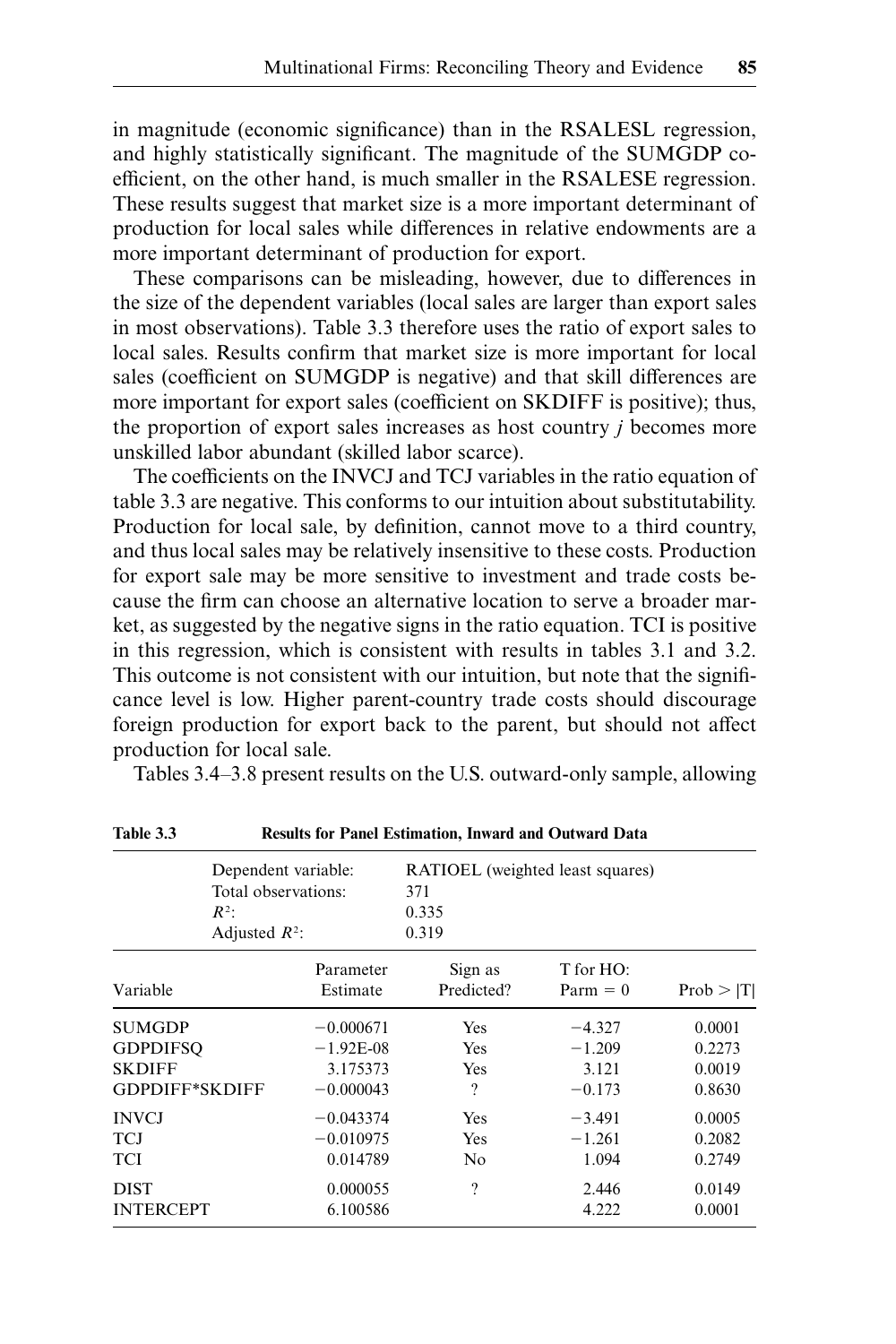| $R^2$ :<br>Adjusted $R^2$ : | Dependent variable:<br>Total observations: | RSALESL (weighted least squares)<br>274<br>0.773<br>0.766 |                                 |           |
|-----------------------------|--------------------------------------------|-----------------------------------------------------------|---------------------------------|-----------|
| Variable                    | Parameter<br>Estimate                      | Sign as<br>Predicted?                                     | T for HO:<br>$\text{Param} = 0$ | Prob >  T |
| <b>GDPJ</b>                 | 20.8423                                    | Yes                                                       | 10.362                          | 0.0001    |
| <b>GDPDIFSO</b>             | $-0.0018$                                  | Yes                                                       | $-8.120$                        | 0.0001    |
| <b>SKDIFF</b>               | $-948,636$                                 | ?                                                         | $-11.980$                       | 0.0001    |
| <b>GDPDIFF*SKDIFF</b>       | 174.5818                                   | ?                                                         | 11.905                          | 0.0001    |
| <b>INVCJ</b>                | $-517.8056$                                | Yes                                                       | $-6.546$                        | 0.0001    |
| TCJ                         | 314.8092                                   | <b>Yes</b>                                                | 5.943                           | 0.0001    |
| <b>DIST</b>                 | $-1.2044$                                  | ?                                                         | $-7.810$                        | 0.0001    |
| <b>INTERCEPT</b>            | 73,798.00                                  |                                                           | 9.863                           | 0.0001    |

**Table 3.4 Results for Panel Estimation, U.S. Outward Only**

a breakdown of production for export sale into sales back to the United States (RSALESUS in table 3.5) and sales to third countries (RSALESF in table 3.6). The most dramatic change in these results relative to tables 3.1–3.3 is the reversal in the signs of SKDIFF and GDPDIFF\*SKDIFF. This suggests that U.S. outward investment is attracted to more-skilledlabor-abundant countries, for both local production and production for export, with strong statistical significance. The latter result is particularly at odds with the two-way results.

There are two possible explanations, other than simply concluding that inward and outward investments follow different models. First, there is the compensated versus uncompensated issue that we mentioned earlier. In the U.S. outward-only data, an increase in SKDIFF holds U.S. skilled labor abundance constant, effectively lowering world skilled labor abundance. This is a somewhat different experiment than that in the two-way data, which includes not only such uncompensated observations across different countries, but also a great many compensated observation pairs comparing *i*-to-*j* and *j*-to-*i* affiliate production. The response of affiliate production to an increase in host-country skilled labor abundance (decrease in SKDIFF) should be more positive or less negative than if this change is accompanied by a fall in the parent-country skilled labor abundance, and that is what the results are telling us.

The second possible explanation relates to the fact that the parent country (the United States) is always much larger than the host in the U.S. outward data. How this might affect the results is shown most clearly in figure 3.2. When country *i* is quite large relative to country *j*, a (compensated) increase in SKDIFF may produce a fall in RSALESL: Heading toward the north edge of the box, we go over the "hump" and RSALESL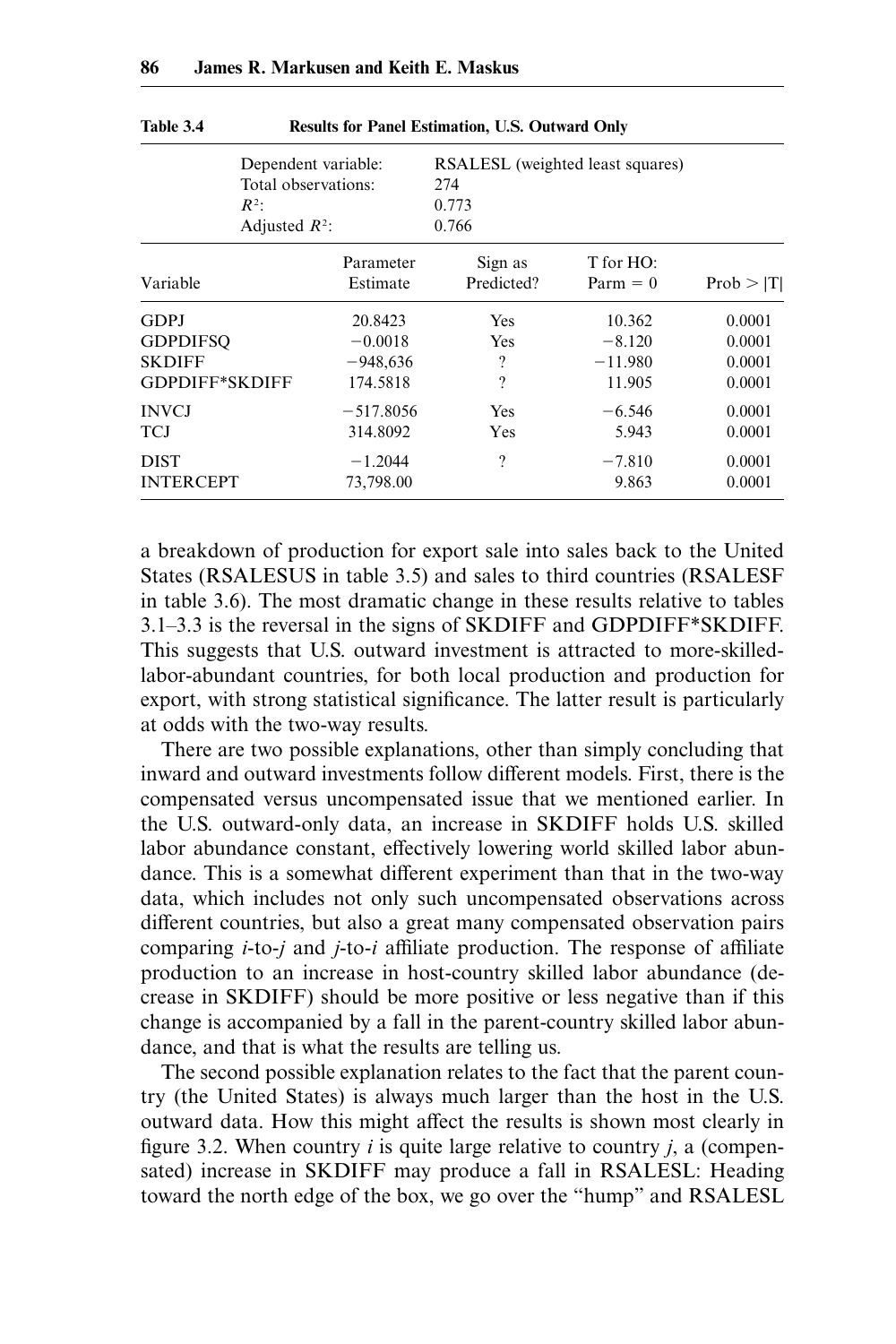| $R^2$ :               | Dependent variable:<br>Total observations:<br>Adjusted $R^2$ : | 244<br>0.358<br>0.336 | RSALESUS (weighted least squares) |           |
|-----------------------|----------------------------------------------------------------|-----------------------|-----------------------------------|-----------|
| Variable              | Parameter<br>Estimate                                          | Sign as<br>Predicted? | T for HO:<br>$\text{Param} = 0$   | Prob >  T |
| <b>GDPJ</b>           | 2.1956                                                         | <b>Yes</b>            | 1.445                             | 0.1499    |
| <b>GDPDIFSO</b>       | $-0.0002$                                                      | <b>Yes</b>            | $-1.332$                          | 0.1843    |
| <b>SKDIFF</b>         | $-177,143$                                                     | N <sub>0</sub>        | $-3.049$                          | 0.0026    |
| <b>GDPDIFF*SKDIFF</b> | 33.4368                                                        | ?                     | 3.088                             | 0.0023    |
| <b>INVCJ</b>          | $-346.6351$                                                    | Yes                   | $-5.722$                          | 0.0001    |
| TCJ                   | 207.5793                                                       | N <sub>0</sub>        | 5.141                             | 0.0001    |
| <b>DIST</b>           | $-0.7968$                                                      | ?                     | $-6.635$                          | 0.0001    |
| <b>INTERCEPT</b>      | 20,469                                                         |                       | 3.616                             | 0.0004    |

#### **Table 3.5 Results for Panel Estimation, U.S. Outward Only**

| Table 3.6 |  |  |
|-----------|--|--|
|           |  |  |

**Results for Panel Estimation, U.S. Outward Only** 

| $R^2$ :               | Dependent variable:<br>Total observations:<br>Adjusted $R^2$ : | 259<br>0.598<br>0.585 | RSALESF (weighted least squares) |           |
|-----------------------|----------------------------------------------------------------|-----------------------|----------------------------------|-----------|
| Variable              | Parameter<br>Estimate                                          | Sign as<br>Predicted? | T for HO:<br>$\text{Param} = 0$  | Prob >  T |
| <b>GDPJ</b>           | 6.8947                                                         | Yes                   | 5.690                            | 0.0001    |
| <b>GDPDIFSO</b>       | $-0.0006$                                                      | Yes                   | $-4.615$                         | 0.0001    |
| <b>SKDIFF</b>         | $-237,383$                                                     | No.                   | $-4.803$                         | 0.0001    |
| <b>GDPDIFF*SKDIFF</b> | 44.7907                                                        | ?                     | 4.860                            | 0.0001    |
| <b>INVCJ</b>          | $-211.3208$                                                    | Yes                   | $-4.541$                         | 0.0001    |
| TCJ                   | $-8.6449$                                                      | Yes                   | $-0.279$                         | 0.7805    |
| <b>DIST</b>           | $-8.6449$                                                      | ?                     | $-3.001$                         | 0.0030    |
| <b>INTERCEPT</b>      | 29,941.00                                                      |                       | 6.715                            | 0.0001    |

start to fall. What is happening in the theory model is that host country *j* is becoming sufficiently skilled labor scarce that branch plants there are closed and production is concentrated in national firms headquartered in country *i*. This implies a negative sign on SKDIFF, which is the result we are getting in tables 3.4–3.6. This finding is in fact consistent with results in Zhang and Markusen (1999), which show that the smallest, poorest (skilled-labor-scarce) countries receive a far smaller share of world direct investment than their share of income. The result and associated theory also points out the importance of knowing which part of the box is being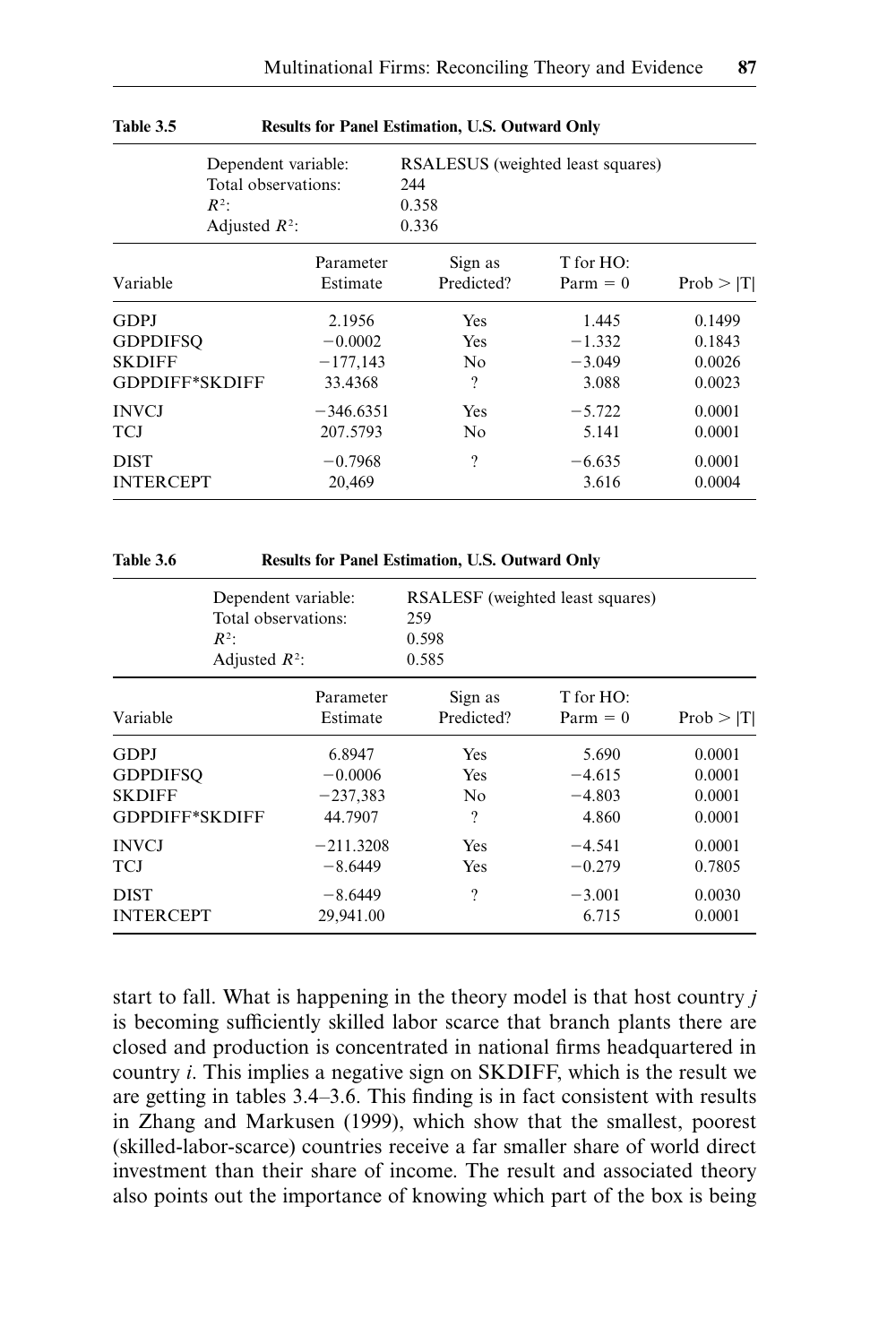examined and of adding more investing countries, as is done in the twoway sample.

Table 3.7 shows results for the ratio of affiliate export sales back to the United States to affiliate sales to the local market, and table 3.8 shows results for the ratio of affiliate sales to third markets to affiliate sales to the local market. Results on market size confirm those in table 3.3, that a larger market shifts a proportion of sales from exports to local sales. The findings also confirm the results on INVCJ and TCJ (TCI was dropped because country *i* is always the United States). The results on SKDIFF and GDPDIFF\*SKDIFF are not consistent with tables 3.4–3.6; however,

| Table 3.7        |                     | <b>Results for Panel Estimation, U.S. Outward Only</b> |       |            |                                   |           |
|------------------|---------------------|--------------------------------------------------------|-------|------------|-----------------------------------|-----------|
|                  | Dependent variable: |                                                        |       |            | RATIOUSL (weighted least squares) |           |
|                  | Total observations: |                                                        | 231   |            |                                   |           |
| $R^2$ :          |                     |                                                        | 0.413 |            |                                   |           |
|                  | Adjusted $R^2$ :    |                                                        | 0.392 |            |                                   |           |
|                  |                     | Parameter                                              |       | Sign as    | T for HO:                         |           |
| Variable         |                     | Estimate                                               |       | Predicted? | $\text{Param} = 0$                | Prob >  T |
| <b>GDPJ</b>      |                     | $-0.000693$                                            |       | Yes.       | $-3.708$                          | 0.0003    |
| <b>GDPDIFSO</b>  |                     | $-4.12E-08$                                            |       | Yes        | $-2.134$                          | 0.0340    |
| <b>SKDIFF</b>    |                     | 2.364984                                               |       | <b>Yes</b> | 0.391                             | 0.6963    |
| GDPDIFF*SKDIFF   |                     | $-0.000186$                                            |       | ?          | $-0.165$                          | 0.8689    |
| <b>INVCJ</b>     |                     | $-0.019319$                                            |       | Yes        | $-2.831$                          | 0.0051    |
| <b>TCJ</b>       |                     | $-0.004806$                                            |       | <b>Yes</b> | $-0.959$                          | 0.3387    |
| <b>DIST</b>      |                     | 0.000087                                               |       | ?          | 6.225                             | 0.0001    |
| <b>INTERCEPT</b> |                     | 1.947083                                               |       |            | 2.925                             | 0.0038    |

| <b>Table 3.8</b> |  | <b>Results for Panel Estimation, U.S. Outward Only</b> |  |  |
|------------------|--|--------------------------------------------------------|--|--|
|                  |  |                                                        |  |  |

| $R^2$ :               | Dependent variable:<br>Total observations:<br>Adjusted $R^2$ : | 236<br>0.343<br>0.320 | RATIOFL (weighted least squares) |           |
|-----------------------|----------------------------------------------------------------|-----------------------|----------------------------------|-----------|
| Variable              | Parameter<br>Estimate                                          | Sign as<br>Predicted? | T for HO:<br>$\text{Param} = 0$  | Prob >  T |
| <b>GDPJ</b>           | $-0.001291$                                                    | <b>Yes</b>            | $-3.881$                         | 0.0001    |
| <b>GDPDIFSO</b>       | $-2.36E-08$                                                    | <b>Yes</b>            | $-0.683$                         | 0.4953    |
| <b>SKDIFF</b>         | 29.904477                                                      | <b>Yes</b>            | 2.630                            | 0.0091    |
| <b>GDPDIFF*SKDIFF</b> | $-0.005218$                                                    | ?                     | $-2.467$                         | 0.0144    |
| <b>INVCJ</b>          | $-0.045391$                                                    | Yes                   | $-3.517$                         | 0.0005    |
| TCJ                   | $-0.003751$                                                    | Yes                   | $-0.403$                         | 0.6876    |
| <b>DIST</b>           | $-0.000026$                                                    | ?                     | $-0.841$                         | 0.4014    |
| <b>INTERCEPT</b>      | 3.913419                                                       |                       | 3.330                            | 0.0010    |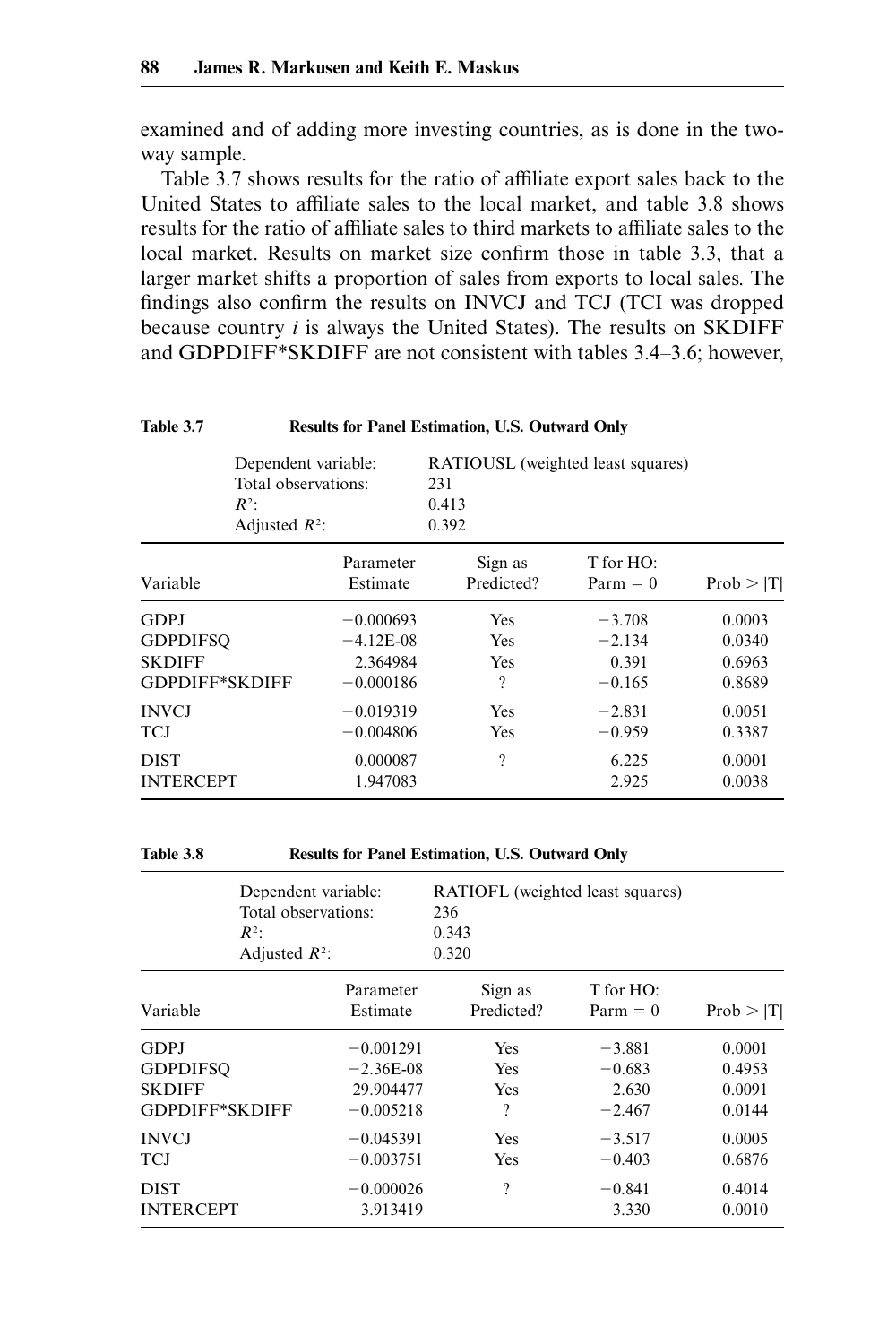these point estimates have extremely low statistical significance in table 3.7, while the positive sign on SKDIFF in table 3.3 is highly significant. Both coefficients are statistically significant in table 3.8. Thus, the results suggest that U.S. outward investment is not attracted to low-skilled countries, even investment for production for export back to the United States (table 3.5).

Results on market size and relative endowments must be interpreted carefully, however, since GDP appears in three terms and relative endowments in two terms. Let us write the first four terms of the regression equations as

(1) 
$$
\beta_1
$$
SUMGPD +  $\beta_2$ GDPDIFSQ +  $\beta_3$ SKDIFF

+ 
$$
\beta_4
$$
GDPDIFF \*SKDIFF.

The derivatives of this equation with respect to host-country variables GDPJ and SKLJ are then as follows (an increase in GDPJ is a negative change in GDPDIFF, and an increase in SKLJ is a negative change in SKDIFF):

(2)  $\frac{\partial \text{RSALES}}{\partial \text{GDPJ}} = \beta_1 - 2\beta_2 \text{GDPDIFF} - \beta_4 \text{SKDIFF},$ 

(3) 
$$
\frac{\partial \text{RSALES}}{\partial \text{SKLJ}} = -\beta_3 - \beta_4 \text{GDPDIFF.}
$$

Table 3.9 computes values of these derivatives at the mean values of SKDIFF and GDPDIFF for the two samples. Table 3.9 gives the absolute change in sales by country *i* affiliates in *j* in response to a growth in country *j*'s income and to an increase in country *j*'s skilled labor abundance (decrease in its unskilled labor abundance). Effects of increases in country *j*'s investment and trade cost indexes are also listed. The top panel gives results for the inward-outward estimation, while the lower panel gives estimates for the U.S. outward estimation only. Below the level estimates, an elasticity figure is computed. We do not compute elasticities with respect to INVCJ and TCJ, since these are qualitative indexes.

According to results in the top panel of table 3.9, local sales are elastic with respect to host-country income, with an elasticity of  $\varepsilon = 1.6$ . Export sales are less elastic, at  $\varepsilon = 1.1$ . Local sales are very insensitive to the skilled labor ratio in the host country, while export sales have an elasticity with respect to the skilled labor ratio of  $\varepsilon = -0.7$ . Production for export sales is attracted to less-skilled-labor-abundant (more-skilled-labor-scarce) countries. Comparing local sales to export sales, the former respond more to income, whereas the latter respond more to skilled labor scarcity as suggested by the regression results discussed earlier.

The pattern for the U.S. outward-only data (lower panel of table 3.9) is qualitatively similar to the top panel but quantitatively different. Production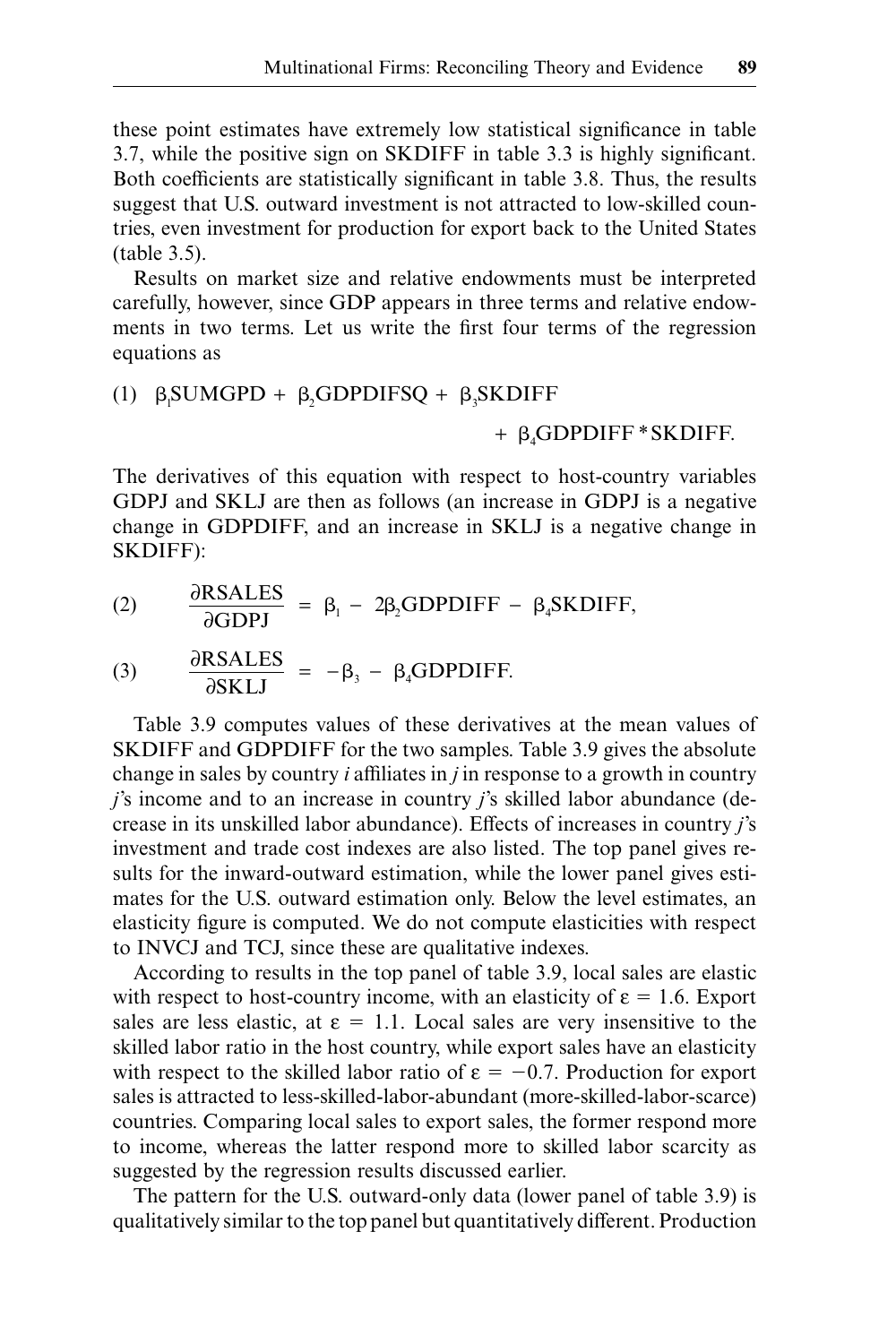| $\epsilon_W = 0.062$<br>One Percentage<br>Point Increase<br>in SKLJ <sup>a</sup><br>$(-0.017)$<br>(0.064)<br>$(-0.681)$<br>(0.599)<br>$8.\overline{3}$<br>280.5<br>$-189.0$<br>$-12.1$<br>$\epsilon_W = 0.681$<br>Country J's GDP<br>Increase in<br>\$1 Billion<br>(1.558)<br>(0.213)<br>(1.118)<br>(1.044)<br>$\frac{1}{4}$<br>22.7<br>1.3<br>16.7<br><i>i</i> affiliates in<br>inward and<br>Export sales of country i affiliates<br>country j to United States (U.S.<br>country j (inward and outward<br>Export sales of U.S. affiliates in<br>country j (U.S. outward data<br>Local sales of U.S. affiliates in<br>Local sales of country<br>outward data only)<br>in j to all countries (<br>outward data)<br>Effect on:<br>only)<br>data) | ffects of Host-Country Size and Skilled Labor Abundance on Foreign Affiliate Production for Local Sale and Export (derivatives<br>evaluated at the mean of independent variables) (\$ millions)<br>Table 3.9 |  |  |                                          |                                       |
|-------------------------------------------------------------------------------------------------------------------------------------------------------------------------------------------------------------------------------------------------------------------------------------------------------------------------------------------------------------------------------------------------------------------------------------------------------------------------------------------------------------------------------------------------------------------------------------------------------------------------------------------------------------------------------------------------------------------------------------------------|--------------------------------------------------------------------------------------------------------------------------------------------------------------------------------------------------------------|--|--|------------------------------------------|---------------------------------------|
|                                                                                                                                                                                                                                                                                                                                                                                                                                                                                                                                                                                                                                                                                                                                                 |                                                                                                                                                                                                              |  |  | Increase in<br>One Point<br><b>INVCJ</b> | One Point<br>Increase in<br><b>DL</b> |
|                                                                                                                                                                                                                                                                                                                                                                                                                                                                                                                                                                                                                                                                                                                                                 |                                                                                                                                                                                                              |  |  | $-633.4$                                 | 366.6                                 |
|                                                                                                                                                                                                                                                                                                                                                                                                                                                                                                                                                                                                                                                                                                                                                 |                                                                                                                                                                                                              |  |  | $-277.2$                                 | 52.1                                  |
|                                                                                                                                                                                                                                                                                                                                                                                                                                                                                                                                                                                                                                                                                                                                                 |                                                                                                                                                                                                              |  |  | $-517.8$                                 | 314.8                                 |
|                                                                                                                                                                                                                                                                                                                                                                                                                                                                                                                                                                                                                                                                                                                                                 |                                                                                                                                                                                                              |  |  | $-346.6$                                 | 207.6                                 |
| (0.061)<br>12.0<br>(0.989)<br>$^{0.6}$<br>Export sales of U.S. affiliates in<br>country <i>j</i> to other countries<br>(U.S. outward data only)                                                                                                                                                                                                                                                                                                                                                                                                                                                                                                                                                                                                 |                                                                                                                                                                                                              |  |  | $-211.3$                                 | $-8.6$                                |

Note: Numbers in parentheses are elasticity values. *Note:* Numbers in parentheses are elasticity values.

<sup>a</sup>By "One Percentage Point Increase in SKLJ" we mean, for example, an increase from 15 percent to 16 percent, not an increase from 15 percent to 15 J percent. aBy "One Percentage Point Increase in SKLJ" we mean, for example, an increase from 15 percent to 16 percent, not an increase from 15 percent to 15.15 percent.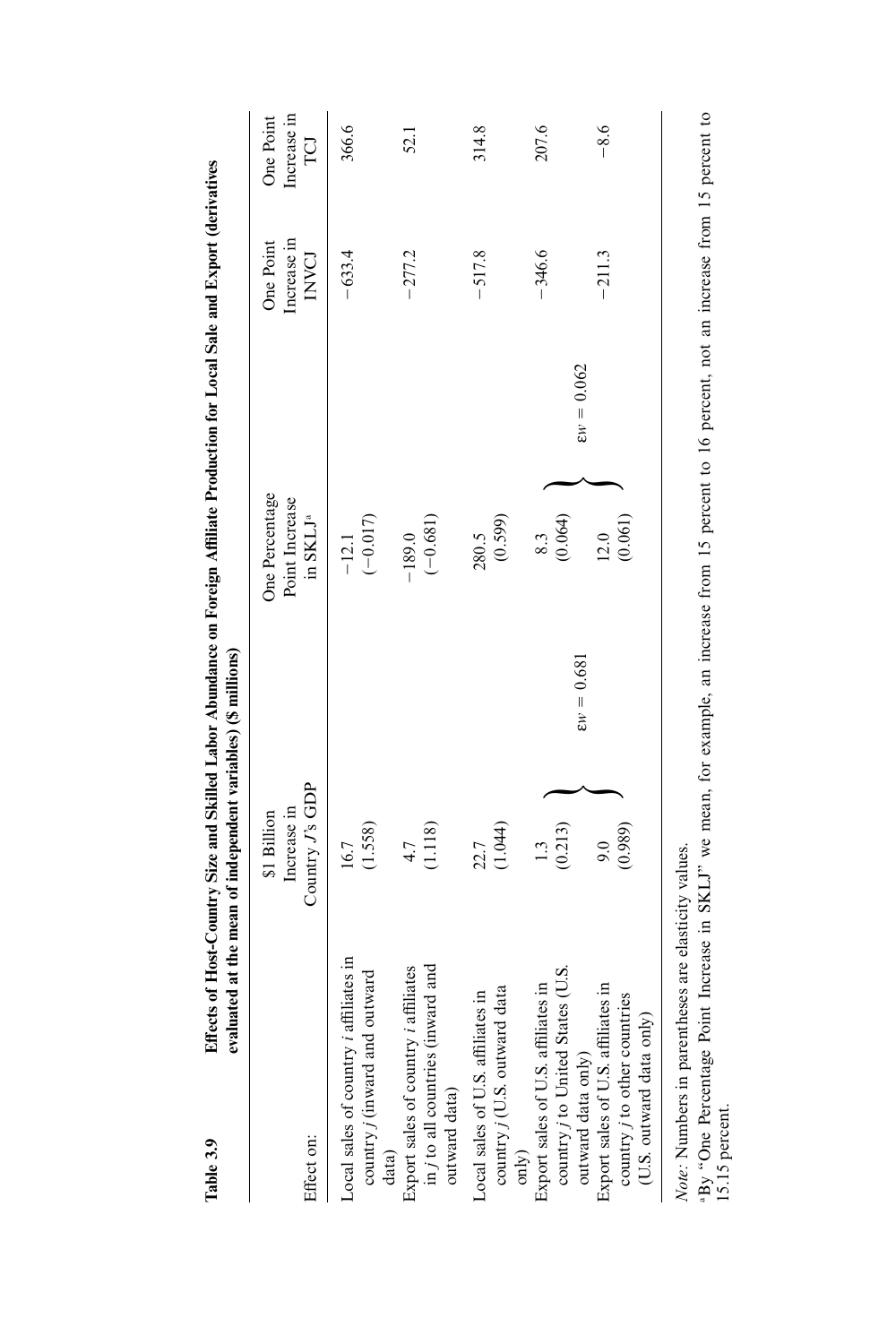for local sale has an elasticity with respect to local market size of about 1.0, while the elasticities of exports back to the United States and to third countries are 0.2 and 1.0, respectively. A weighted average of these two elasticities (ε*w*) yields a figure of 0.68. Thus the elasticity of exports with respect to host-country size is less than that for local sales by an amount similar to the two-way estimates. The elasticity of local sales with respect to the host-country skilled labor ratio is about 0.6, while the average of the two export elasticities is 0.06. Production for export back to the United States or to third countries is insensitive to the host-country skilled labor ratio, at least at the mean of GDPDIFF. Again, the pattern is qualitatively similar to that for the two-way estimate in that the export elasticity with respect to local skilled labor is smaller than that for local sales (i.e., less positive or more negative).

Overall, the results in table 3.9, taking into account interactive effects, clearly confirm that production for local sales is more sensitive to local market size than is production for export. Production for local sales has an elasticity with respect to the host-country skilled labor ratio that is larger than the elasticity for production for export. Production shifts relatively in favor of local sales when the host is more skilled labor abundant and relatively in favor of exports when the host is skilled labor scarce.

There is an interesting quantitative difference between the two-way and U.S. outward estimates of the elasticities with respect to the host-country skilled labor ratio (subject again to the caveats that these are point estimates, evaluated at the mean of GDPDIFF in each sample, and that the means differ in the two samples). While production for export is attracted by host-country unskilled labor abundance in the two-way sample, there is virtually no effect in the U.S. outward sample. We might infer from this that production by U.S. affiliates for export, including that back to the United States, is not primarily attracted to low-skilled countries, contrary to a popular impression of multinationals exporting jobs to low-wage countries. While this may occur in arm's-length outsourcing (e.g., subcontracting), our results suggest that it is not primarily multinationals that are responsible for such a phenomenon. As we have noted, this is consistent with the theoretical assumption that branch-plant production is skilled labor intensive relative to the rest of the host economy. Past a certain level of skilled labor scarcity in the host economy, inward direct investment begins to fall as that country becomes increasingly skilled labor scarce (Zhang and Markusen 1999).

# **3.5 Summary and Conclusions**

Robert Lipsey's work over many years has given us a rich empirical literature that relates the behavior of multinational firms to industry and country characteristics. Theoretical work that endogenizes multinational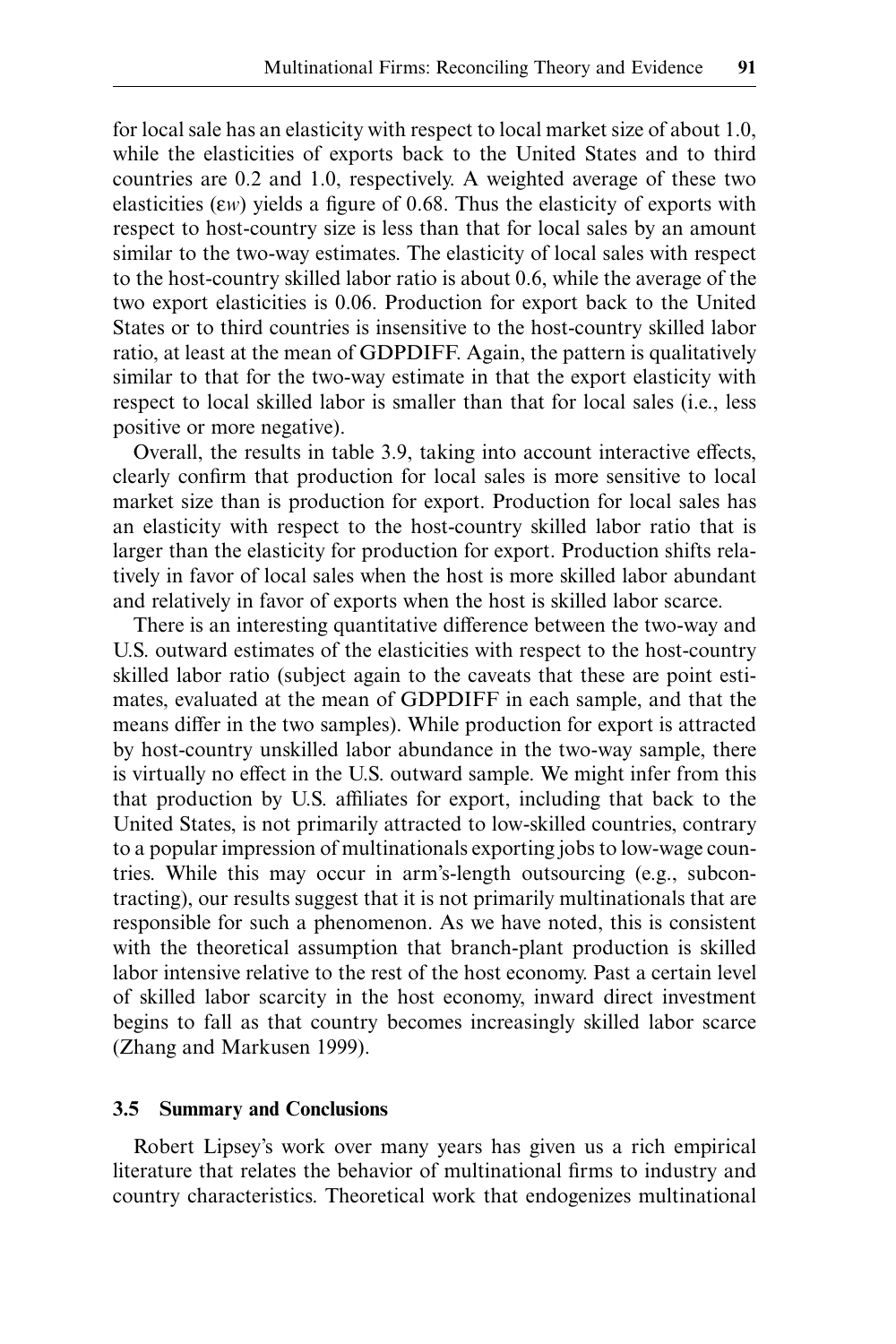firms into general equilibrium trade models has developed somewhat more recently, and offers predictions about the relationship between affiliate production and parent-country and host-country characteristics. In particular, the knowledge-capital approach to the multinational enterprise identifies motives for both horizontal and vertical multinational activity and predicts how affiliate activity should be related to variables such as country sizes and relative endowment differences.

This paper draws implications from the theory as to how production for local sales versus production for export sales relates to country characteristics, and then subjects these hypotheses to empirical estimation. Results fit well with the theory in terms of economic and statistical significance. Local (host-country) market size is more important for production for local sales than for production for export sales. Host-country skilled labor scarcity is important for export production relative to production for local sales. Investment and trade-cost barriers in the host country affect production for export more negatively than they do production for local sales.

Some quantitative difference was found in the two-way (inward and outward) sample versus the U.S. outward-only sample with respect to hostcountry skilled labor scarcity. In the U.S. outward-only sample, hostcountry skilled labor scarcity (unskilled labor abundance) had little effect on U.S. affiliate production for export sale, whether back to the United States or to third countries. This suggests that U.S. outward investment is not drawn primarily to unskilled-labor-abundant countries, contrary to a common fear that outsourcing by multinationals is resulting in a loss of U.S. unskilled jobs. (Firms could, of course, be outsourcing to unaffiliated subcontractors). In the two-way sample, production for exports is drawn to unskilled-labor-abundant countries. However, the results are qualitatively similar in the two samples insofar as unskilled labor abundance in the host is *relatively* more important for export sales.

# **References**

- Bhagwati, Jagdish N., and Richard A. Brecher. 1980. National welfare in an open economy in the presence of foreign-owned factors of production. *Journal of International Economics* 10 (1): 103–15.
- Blomström, Magnus, Irving B. Kravis, and Robert E. Lipsey. 1988. Multinational firms and manufacturing exports from developing countries. NBER Working Paper no. 2493. Cambridge, Mass.: National Bureau of Economic Research, January.
- Blomström, Magnus, and Robert E. Lipsey. 1989. The export performance of US and Swedish multinationals. *Review of Income and Wealth,* ser. 35, no. 3: 245–64.

———. 1993. The competitiveness of countries and their multinational firms. In *Multinationals in the global political economy,* ed. Lorraine Eden and Evan H. Potter, 129–41. New York: St. Martin's Press.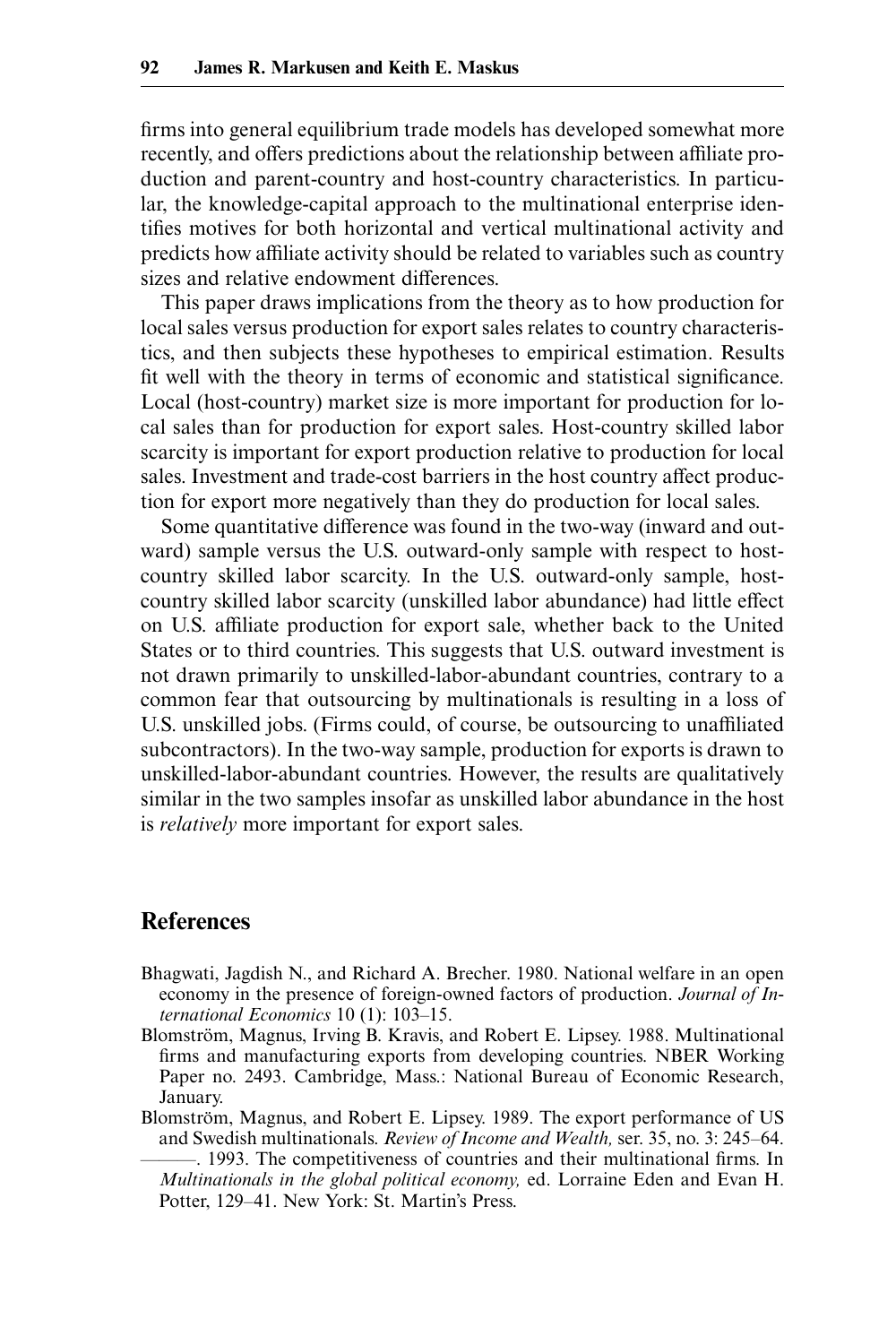- Blomström, Magnus, Robert E. Lipsey, and Ksenia Kulchycky. 1988. US and Swedish direct investment and exports. In *Trade policy issues and empirical analysis,* ed. Robert E. Baldwin, 259–97. Chicago: University of Chicago Press.
- Blomström, Magnus, Robert E. Lipsey, and Lennart Ohlsson. 1990. What do rich countries trade with one another? R&D and the composition of US and Swedish trade. *Banca Nazionale del Lavoro Quarterly Review* 173 (June): 215–35.
- Blonigen, Bruce. 1997. Firm-specific assets and the link between exchange rates and foreign direct investment. *American Economic Review* 87 (3): 447–66.
- -. 1998. In search of substitution between foreign production and exports. University of Oregon, Department of Economics, Working Paper.
- Brainard, S. Lael. 1993a. A simple theory of multinational corporations and trade with a trade-off between proximity and concentration. NBER Working Paper no. 4269. Cambridge, Mass.: National Bureau of Economic Research, February.
- ———. 1993b. An empirical assessment of the factor proportions explanation of multinationals sales. NBER Working Paper no. 4580. Cambridge, Mass.: National Bureau of Economic Research, December.

-. 1997. An empirical assessment of the proximity-concentration tradeoff between multinational sales and trade. *American Economic Review* 87 (4): 520–44.

- Brecher, Richard A., and Carlos F. Diaz-Alejandro. 1977. Tariffs, foreign capital and immiserizing growth. *Journal of International Economics* 7 (4): 317–22.
- Carr, David, James R. Markusen, and Keith E. Maskus. Forthcoming. Estimating the knowledge-capital model of the multinational enterprise. *American Economic Review.*
- Dick, Andrew R. 1993. Strategic trade policy and welfare: The empirical consequences of foreign ownership. *Journal of International Economics* 35 (3/4): 227–49.
- Ekholm, Karolina. 1995. *Multinational production and trade in technological knowledge.* Lund Economic Studies no. 58. University of Lund, Lund, Sweden.
	- -. 1997. Factor endowments and the pattern of affiliate production by multinational enterprises. CREDIT Working Paper no. 97/19. University of Nottingham, Nottingham, UK.
	- ———. 1998a. Headquarter services and revealed factor abundance. *Review of International Economics* 6 (4): 545–53.
- ———. 1998b. Proximity advantages, scale economies, and the location of production. In *The geography of multinational firms,* ed. Pontus Braunerhjelm and Karolina Ekholm, 59–76. Boston: Kluwer Academic Publishers.
- Ethier, Wilfred, and Lars E. O. Svensson. 1986. Theorems of international trade with factor mobility. *Journal of International Economics* 20 (1/2): 21–42.
- Helpman, Elhanan. 1984. A simple theory of trade with multinational corporations. *Journal of Political Economy* 92 (3): 451–71.
- ———. 1985. Multinational corporations and trade structure. *Review of Economic Studies* 52 (3): 443–58.
- Horstmann, Ignatius J., and James R. Markusen. 1987. Strategic investments and the development of multinationals. *International Economic Review* 28 (1): 109–21.
- -. 1992. Endogenous market structures in international trade. *Journal of International Economics* 32 (1/2): 109–29.
- Kemp, Murray C. 1969. *The pure theory of international trade and investment.* New York: Prentice Hall.
- Kravis, Irving B., and Robert E. Lipsey. 1982. The location of overseas production and production for export by US multinational firms. *Journal of International Economics* 12 (3/4): 210–23.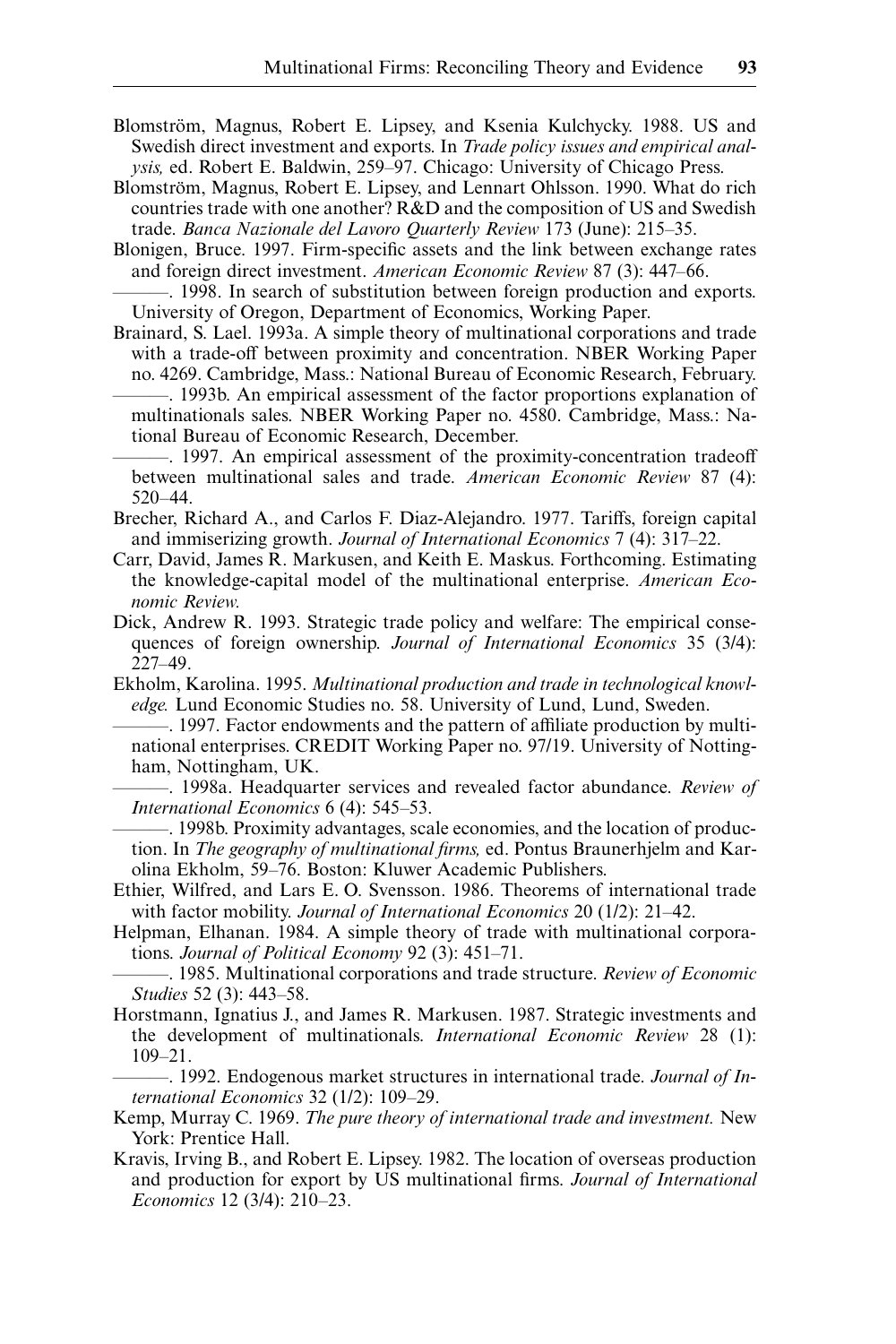———. 1988. The effect of multinational firms' foreign operations on their domestic employment. NBER Working Paper no. 2760. Cambridge, Mass.: National Bureau of Economic Research, December.

———. 1992. Sources of competitiveness of the United States and of its multinational firms. *Review of Economics and Statistics* 74 (2): 193–201.

- Linder, Staffan B. 1961. *An essay on trade and transformation.* Uppsala, Sweden: Almqvist and Wiksells.
- Lipsey, Robert E. 1988. Changing patterns of international investment in and by the United States. In *The United States and the world economy,* ed. Martin Feldstein, 475–545. Chicago: University of Chicago Press.
	- -. 1989. The internationalization of production. NBER Working Paper no. 2923. Cambridge, Mass.: National Bureau of Economic Research, April.

-. 1993. Foreign direct investment in the United States: Changes over three decades. In *Foreign direct investment,* ed. Kenneth A. Froot, 113–70. Chicago: University of Chicago Press.

———. 1995. Outward direct investment and the U.S. economy. In *The effects of taxation on multinational corporations,* ed. M. Feldstein, J. R. Hines, Jr., and R. Glenn Hubbard, 7–33. Chicago: University of Chicago Press.

- Lipsey, Robert E., Magnus Blomström, and Eric Ramstetter. 1998. Internationalized production in world output. In *Geography and ownership as bases for economic accounting,* ed. Robert E. Baldwin, Robert E. Lipsey, and J. David Richardson, 83–135. Chicago: University of Chicago Press.
- Lipsey, Robert E., and Irving B. Kravis. 1987. The competitiveness and comparative advantage of U.S. multinationals 1957–1984. *Banca Nazionale del Lavoro Quarterly Review* 161 (June): 147–65.
- Lipsey, Robert E., and Merle Yahr Weiss. 1981. Foreign production and exports in manufacturing industries. *Review of Economics and Statistics* 63 (4): 488–94.
- ———. 1984. Foreign production and exports of individual firms. *Review of Economics and Statistics* 66 (2): 304–8.
- Markusen, James R. 1983. Factor movements and commodity trade as complements. *Journal of International Economics* 13 (3/4): 341–56.
- -. 1984. Multinationals, multi-plant economies, and the gains from trade. *Journal of International Economics* 16 (3/4): 205–26.
- ———. 1995. The boundaries of multinational firms and the theory of international trade. *Journal of Economic Perspectives* 9 (2): 169–89.
- -. 1997. Trade versus investment liberalization. NBER Working Paper no. 6231. Cambridge, Mass.: National Bureau of Economic Research, October.
- Markusen, James R., and Lars E. O. Svensson. 1985. Trade in goods and factors with international differences in technology. *International Economic Review* 26 (1): 175–92.
- Markusen, James R., and Anthony J. Venables. 1998. Multinational firms and the new trade theory. *Journal of International Economics* 46 (2): 183–203.
- Melvin, James R. 1969. Increasing returns to scale as a determinant of trade. *Canadian Journal of Economics* 3 (3): 389–402.
- Mundell, Robert. 1957. International trade and factor mobility. *American Economic Review* 47 (3): 321–35.
- Neary, J. Peter. 1995. Factor mobility and international trade. *Canadian Journal of Economics* 28 (November, special iss.): S4–S23.
- Smith, Pamela J. 1998. Patent rights and bilateral exchange: A cross-country analysis of US exports, FDI, and licensing. University of Minnesota Working Paper.
- Swenson, Debra. 1998. The tradeoff between trade and foreign investment. University of California, Davis, Working Paper.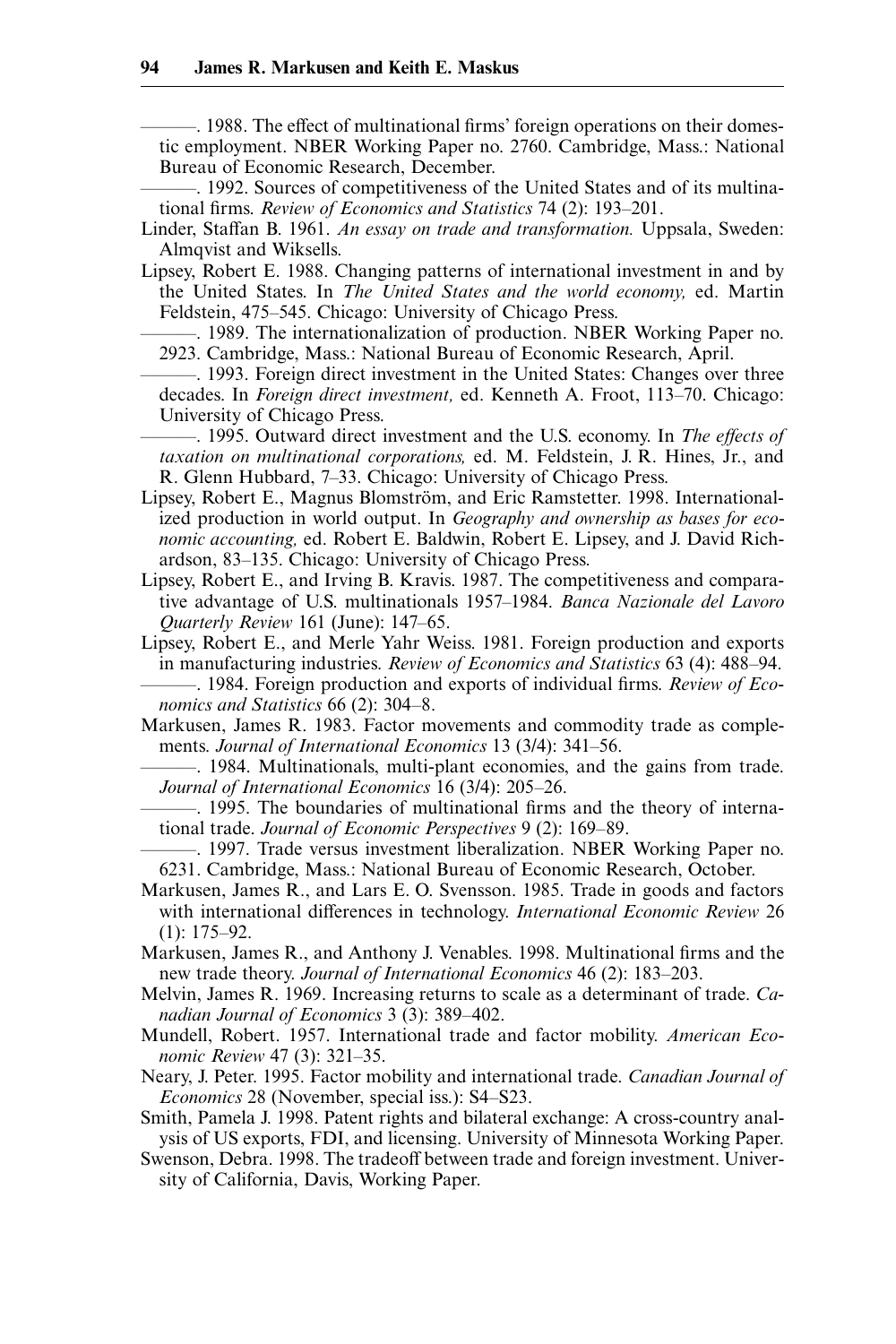- Wong, Kar-Yui. 1986. Are international trade and factor mobility substitutes? *Journal of International Economics* 21 (1/2): 25–44.
- Zhang, Kevin H., and James R. Markusen. 1999. Vertical multinationals and hostcountry characteristics. *Journal of Development Economics* 59 (2): 233–52.

# **Comment** Ann E. Harrison

I'd like to begin by saying how much I welcome the opportunity to contribute to this conference in honor of Robert Lipsey. One of my greatest joys in being affiliated with the NBER (and there have been many) has been the opportunity to get to know him. One outcome has been a recent paper that we coauthored on the impact of multinational activity on hostcountry wages, where we found that multinational corporations (MNCs) pay a wage premium vis-a`-vis domestic enterprises equal to around 10 percent (Aitken, Harrison, and Lipsey 1997).

It is also a great pleasure to be able to discuss Jim Markusen and Keith Maskus's paper. This paper is very appropriate for the conference: The authors are applying some very interesting ideas to real data.

Let me begin by highlighting two reasons this is timely: (1) It provides a concise but illuminating review of the previous literature on direct investment and multinational activity, focusing in particular on Bob Lipsey's voluminous contributions to that literature. (2) It provides a nice review of some of Jim Markusen's research, focusing on some of his key ideas and presenting graphical representations of his theoretical results.

This paper measures the importance of two different motives for multinational activity: exploiting differences in endowments (which leads to vertical MNC activity, with skill-intensive activities such as R&D done at home, and labor-intensive activities such as assembly done abroad) versus exploiting certain firm-specific assets or ideas that can be shared across units. The latter motive for MNCs is likely to lead firms to establish similar units across countries, leading to horizontal FDI. The question is, How can we distinguish between these two motives in the data?

The authors are able to identify empirically the importance of these two motives through clever use of U.S. data on inward and outward MNC activity: MNCs that locate facilities abroad for reexport are likely to be doing so in order to take advantage of differences in factor endowments. Take, for example, *maquiladoras* in northern Mexico who exploit cheap labor and reexport all their final production back to the United States. MNCs who expand horizontally and set up similar facilities at home and

Ann E. Harrison is professor at Columbia Business School and a faculty research fellow of the National Bureau of Economic Research.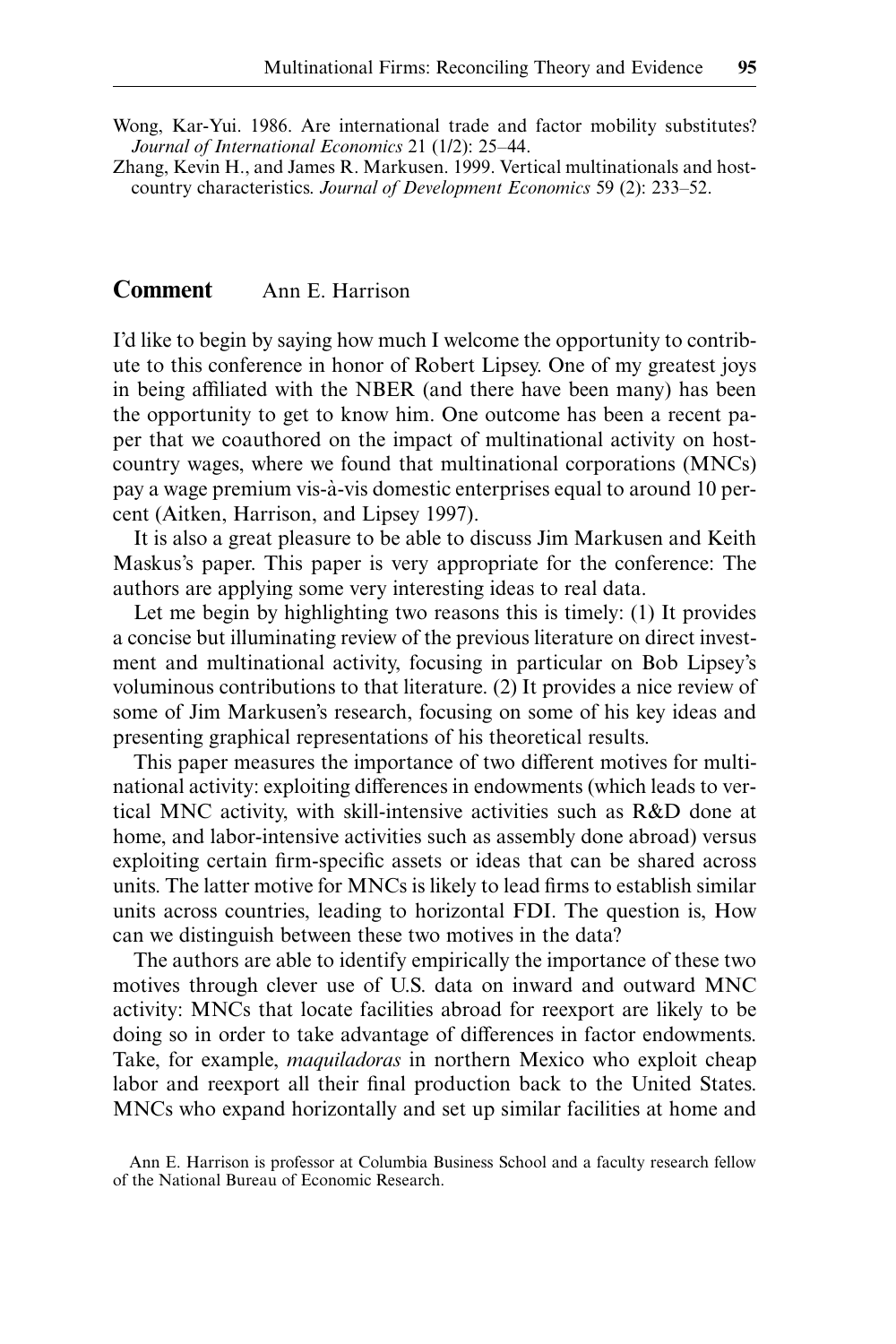abroad do so to exploit their knowledge (which can be shared across multiple facilities) and are less sensitive to differences in endowments.

Another attractive feature of this paper is that it is the only research of which I am aware that directly tests the implications of general equilibrium models of FDI on actual data. Clearly, this research agenda could provide much scope for future papers. I have several suggestions for future research.

First, it is easy to understand the motive for a vertical MNC and how to identify the motive empirically: MNC activity should be correlated with differences in endowments. I have a difficult time, however, trying to understand how we test for the alternative hypothesis: How do we capture the horizontal motive empirically? Based on the theory, the authors argue that horizontal MNC activity is more likely between countries of similar size with similar endowments. It is difficult for me to understand why there should be any MNC activity at all in this case—why don't countries just trade? The answer must be that high tariffs or transport costs make it difficult to trade and therefore lead to horizontal MNC. So I find the authors' results on protection a better measure of the importance of horizontal MNC activity than the variable that they use (GDP size) to provide support for horizontal MNC activity. I suspect that GDP size is important because it reflects opportunities to take advantage of protected domestic markets, rather than scale-induced horizontal expansion. One nice empirical result in the paper is that tariff-jumping is clearly a motive for horizontal MNC activity but not for vertical MNC activity.

Another reason for horizontal MNC activity could be market imperfections that make it difficult to exploit intangible assets through arm's-length licensing, such as poor contract enforcement. This is the so-called internalization hypothesis, which can be captured through variables such as R&Dto-sales ratios. The authors do include measures of protection and transport costs, but not measures of R&D intensity.

This brings me to my next point: In future research, it would be interesting to compare the results in the current paper with results using disaggregated manufacturing data. The authors have made excellent use of country-level data on MNC activity both into and out of the United States, but my intuition tells me that the motive for MNC activity within a country will vary quite a bit by subsector. Let's take, for example, the sales of U.S. affiliates in Mexico:

- At the border, U.S. *maquiladoras* are assembling garments for reexport to the United States. This is clearly based on differences in endowments and is of the vertical MNC type.
- The big three U.S. auto makers, at least before NAFTA, were completely driven to produce in Mexico because of prohibitive tariffs and quotas.